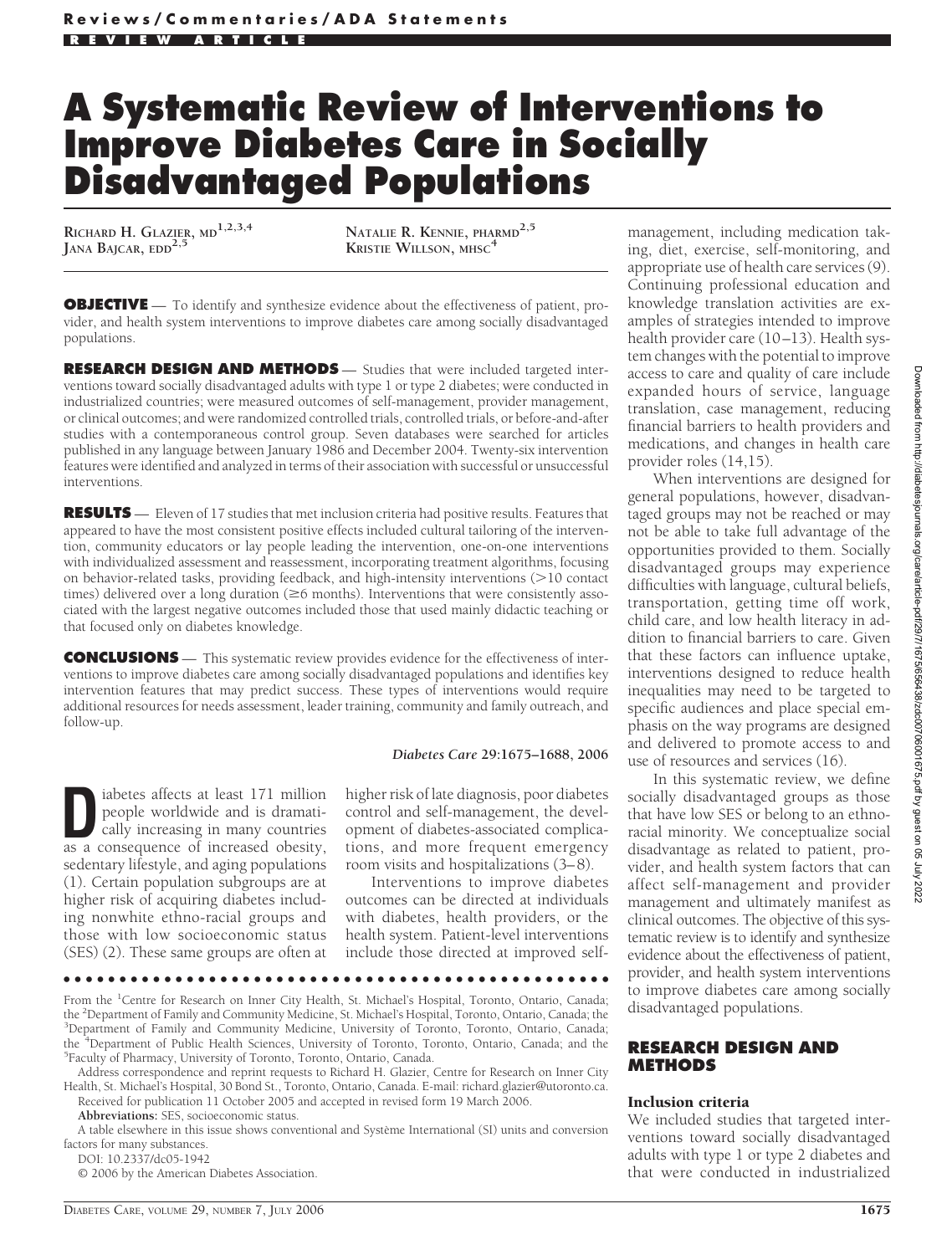countries and measured self-management, provider management, or clinical outcomes. Self-management includes home glucose monitoring, regulation of diet and exercise, adherence to and selfadjustment of medications, and attendance at office appointments when needed or as scheduled by the provider. Provider management includes diagnostic testing, prescribing, educational and behavioral counseling, and referrals. Clinical outcomes include measures of fasting blood glucose, glycosylated hemoglobin (A1C), blood pressure, BMI and lipids, and patient-oriented outcomes of hospitalization, mortality, diabetes complications, and quality of life. To be included, studies had to be randomized controlled trials, controlled trials, or before-and-after studies with a contemporaneous control group. Articles written in all languages were included. Studies were excluded if they focused on specific agegroups such as youth, targeted only gestational diabetes, included only hospital process-of-care measures, or did not clearly specify the socially disadvantaged group being studied.

#### Search strategy

In consultation with an information specialist, electronic databases, including Medline, Embase, Cinahl, HealthStar, Cochrane Library, Sociological Abstracts, Social Science Citation Index, and International Pharmaceutical Abstracts, were searched for relevant studies from articles published in any language between January 1986 and December 2004. The references of review articles and of included original publications were also screened for potentially relevant studies.

#### Methods of the review

Two reviewers (N.R.K. and K.W.) independently screened citations and abstracts to identify articles potentially meeting the inclusion criteria. For those articles, full text versions were retrieved and independently screened by two reviewers to determine whether they met inclusion criteria. Disagreements about whether the inclusion criteria were met were resolved through discussion with a third reviewer (J.B. or R.H.G.).

#### Data extraction

Data extraction of relevant study information for articles meeting inclusion criteria was performed independently by two reviewers (N.R.K. and K.W.). Disagreements were resolved through discussion.

A data extraction form was used to collect information on type of social disadvantage (low SES population or specific ethno-racial group), study objectives, study design, setting of intervention, study population (including demographics, SES, and health insurance), measures and scales used, and main findings.

To systematically describe the scope and components of the interventions, specific features were extracted from each intervention article using main components that have been previously described for the taxonomy of diabetes interventions by Elasy et al. (17). We extracted the main target of the intervention (patient, provider, or health system); type of needs assessment conducted, tailoring to the population; components of the intervention; diabetes-related content; timing/ intensity; and the provider of the intervention. For articles that referenced previous publications (e.g., describing needs assessments or interventions), the original publication was retrieved and relevant data summarized.

#### Validity assessment

To assess the methodological quality of the intervention studies, we adapted the criteria suggested by Jadad et al. (18) if the study was described as randomized, if the sequence of randomization was described and appropriate, and if there was a description of withdrawals and dropouts. We did not assess blinding, as the types of interventions under study could not be blinded. We also assessed whether there was an adequate description of the intervention.

#### Data analysis

Due to heterogeneity of populations, interventions, and outcomes, it was not possible to combine outcomes in a metaanalysis. As an alternative, we used a recently described method to identify specific features of interventions that are likely to be associated with successful or unsuccessful outcomes (19). A total of 26 features were identified based on five categories: *1*) target of the intervention, *2*) how the intervention was designed, *3*) setting of the intervention, *4*) how the intervention was delivered, and *5*) intensity and duration of the intervention (listed in Table 3). For each intervention, two reviewers (J.B. and N.R.K.) independently determined the absence or presence of these specific features. Disagreements were resolved through discussion with a third reviewer (R.H.G.).

Next, two reviewers (R.H.G. and N.R.K.) independently assessed whether the intervention resulted in a positive outcome that was both statistically and clinically significant. Statistical significance was set at  $P < 0.05$ , but due to the large number of possible outcomes, no predefined criteria for clinical significance were established. Instead, each reviewer provided a global judgment about clinical importance. In circumstances where studies reported multiple types of outcomes, judgments were primarily based on clinical measures. For studies that did not report clinical measures, provider management and self-management outcomes were used to make judgments. For each of the 26 features, we calculated the percentage success rate with and without the feature (percent of articles with the feature having positive outcomes minus percent of articles without the feature having positive outcomes). Positive and negative rate differences indicated that interventions with and without the feature, respectively, were more often associated with positive study results. Due to the small number of articles included, CIs were not calculated and we limited judgments about features to those that appeared in at least five included studies. Our use of this analytic approach was therefore more descriptive than quantitative. To assess whether our findings were related to the methodological quality of the included studies, two sensitivity analyses were performed as follows. *1*) Studies were limited to those with a randomized controlled design, and *2*) studies with randomized controlled designs were further limited to those in which randomization was described and appropriate and which had a description of withdrawals.

#### **RESULTS**

#### Description of studies

The initial search identified a total of 16,750 citations. After scanning titles of the citations, 615 were accepted for further screening and complete abstracts of these studies were reviewed. Of these, 163 citations were identified as potentially meeting the inclusion criteria. In addition, five articles were identified when scanning bibliographies of relevant published articles in the field. After examination of full text articles, 17 intervention studies (20–36) were included in the review. Common reasons for exclusion were that the population under study did not meet the criteria for a socially disad-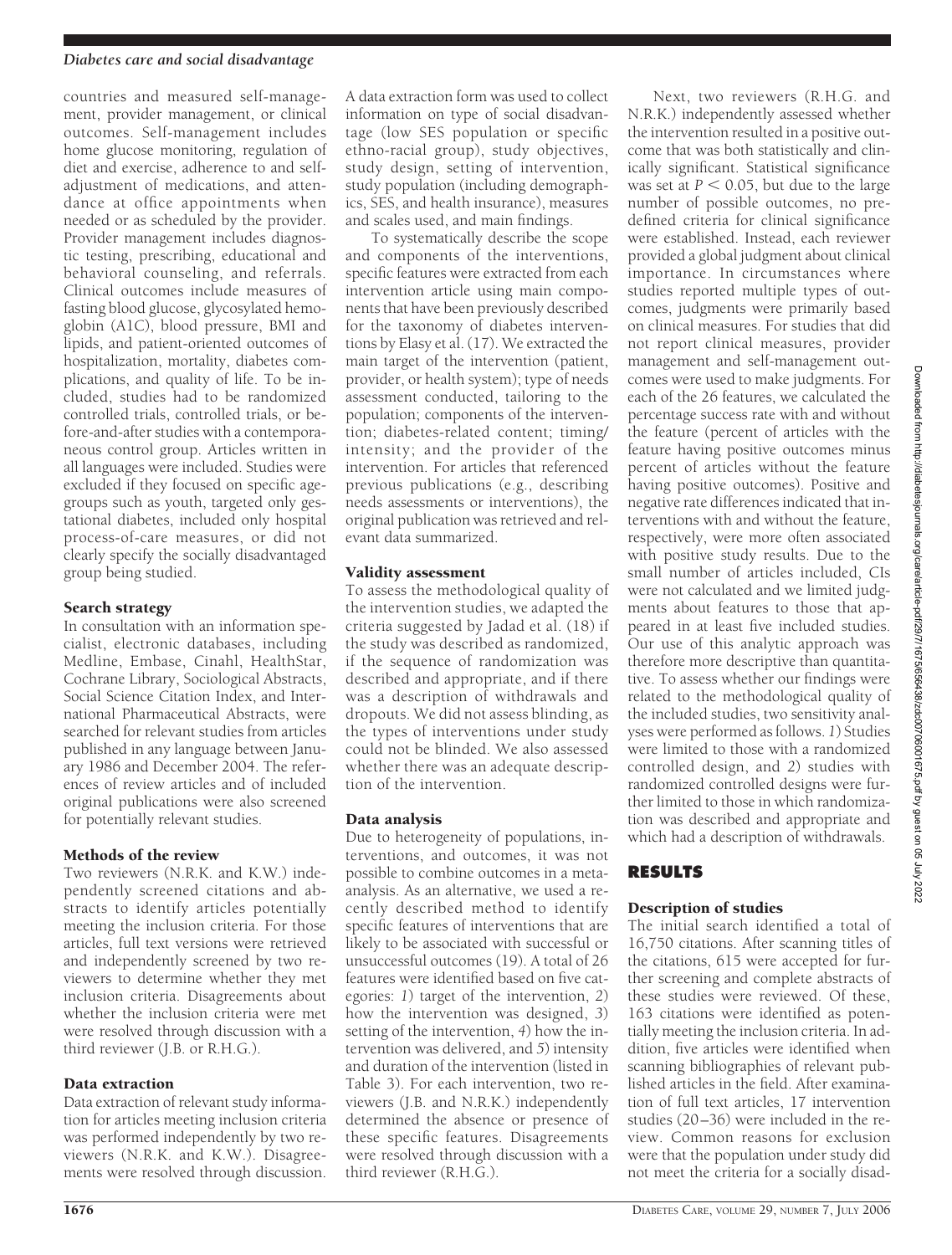#### *Glazier and Associates*

vantaged population and/or there was no comparison group involved.

The characteristics of included studies appear in Table 1. Among the 17 studies, 7 (21,22,24,27,28,31,36) targeted low SES populations and 10 (20,23,25,26,29,30,32–35) focused on specific ethno-racial groups, including African Americans (23,25,26,30,32,33), Mexican Americans (29,34), and Native Americans (33). Ten studies (21,22,25,28,29,30,32–34,36) were randomized controlled trials, two (26,27) were prospective controlled trials, and five (20,23,24,31,35) were comparative studies. Four studies (29,32,34,35) were community based, 10 (20,22–28,30,31) took place in primary care settings, and 3 (21,33,36) were hospital based.

Eleven (20–23,27,29–33,35) of the 17 studies were judged by two reviewers to have both statistically and clinically significant positive outcomes. Due to the modest sample size of these studies, none were found to have statistically significant results that were not of clinical importance. Interventions were associated with significant improvement in A1C in 8 (20– 23,27,29,31,33) of 13 studies, weight/ BMI in 2 (33,35) of 9, lipids in 2 (20,23) of 7, blood pressure in 2 (21,25) of 4, dietary intake in 0 of 4, eye examination in 3 (20,23,32) of 3, American Diabetes Association care indicators in 2 (23,28) of 3, physical activity in 1 (30) of 3, diabetes knowledge in 2 (29,30) of 2, physician trust in 1 (28) of 1 , and mental and social well-being in 0 of 1 study.

#### Methodological quality

Ten (21,22,25,28–30,32–34) of 17 studies were described as randomized trials. The randomization process was described and appropriate in  $\bar{6}$  (22,25,28,30,32,33) of 10 studies, all of which also had a description of withdrawals and dropouts and all had a well-described intervention.

#### Description of features of the interventions

Table 2 describes the features of the interventions. Some of the studies targeted more than one level; specifically, 12 (21,22,25,27–30,32–36) of 17 studies targeted the intervention at the patient level, 1 intervention (24) targeted the provider level, and 7 interventions (20– 23,25,26,31) targeted the system level. Three (27,29,30) of 17 studies described or referenced previous work (37,38) related to a needs assessment that had guided the development or adaptation of the intervention to their specific socially disadvantaged population (27,29,30). This generally included conducting meetings with staff involved with the patient group, conducting a needs assessment using community focus groups with the target population, testing of educational materials to ensure cultural appropriateness, or adapting the educational materials to low health literacy standards.

Ten (21,22,24,27–30,33,34,36) of 17 studies described how specific aspects of the intervention were tailored to the socially disadvantaged population and described how the intervention was designed to meet the needs of the specific study population. Eight  $(21, 22, 24, 1)$ 29,30,33,34,36) of 17 studies considered literacy and language of the populations. Culturally specific references were used and described in five studies (22,29,30,33,34). Common materials that were used to adapt interventions included video and written materials; incorporated appropriate languages, cultural beliefs, and social values; targeted for low health literacy; and included records or logs that focused on recording behavioral modifications.

Six (28,29,30,33,34,36) of 17 studies provided diabetes education as the main focus of their intervention. Educational interventions used a variety of delivery methods including didactic lectures, skill building, problem solving, behavioral strategies (e.g., exercise), feedback (e.g., diaries), family member participation, and/or individualized assessment.

Six (20–23,25,31) of 17 studies delivered an intervention that focused on innovative health care provider roles. These included individualized assessment using treatment algorithms by nurse case managers and clinical pharmacists and coordination of care by community health workers.

Other studies described interventions that were more focused on specific aspects of diabetes-related care. These included physical activity sessions (35), a focused education and support intervention to improve ophthalmic examinations (32), implementation of a visual communication tool (27), reminder cards for diabetes care indicators (24), and rapid A1C testing (26).

#### Analysis of features

We identified 26 features of the diabetes interventions (Table 3). Eight of these features appeared in fewer than five studies each, limiting any judgment about their effectiveness. Among the remaining 18 features, 13 were associated with positive rate differences and thus were more likely to be associated with successful interventions in socially disadvantaged populations. Features found in multiple studies with more consistent effects included cultural tailoring of the intervention, use of community educators or lay people leading the intervention, one-on-one interventions with individualized assessment and reassessment, use of treatment algorithms by various health care providers, focus on behavior-related tasks in the intervention, use of feedback about patient's control of disease or performance, and high-intensity interventions  $(>10$ contact times) delivered over a long duration  $(\geq 6$  months). Interventions in multiple studies that were associated with the largest negative rate differences included those that used mainly didactic teaching or that focused only on diabetes knowledge.

Sensitivity analyses limiting results to only higher methodological quality studies indicated that most of the features had similar rate differences (remained positive or negative in the analysis), except that use of feedback to patients and treatment algorithms had an inconsistent pattern.

**CONCLUSIONS** — The results of this systematic review provide reason for optimism that interventions for socially disadvantaged populations can be effective and have the potential to reduce health disparities in diabetes care and outcomes. They also have practice and policy implications. The results indicate that short-term group-based didactic teaching aimed at improving diabetes knowledge may be of limited value for disadvantaged populations. To be successful, interventions appear to require organizational inputs and resources that go well beyond traditional diabetes education programs. The time and effort required to adapt interventions to the local community is likely to yield important benefits but must be done in each setting to fit local circumstances. The key aspects of tailoring in the reviewed studies were for culture and health literacy, both of which require substantial expertise and knowledge of local communities. Achieving a high degree of responsiveness to individual needs and making extensive use of behavioral methods requires one-on-one attention by highly trained personnel, again, with significant resource implications. If those personnel are community members, additional time and effort is required for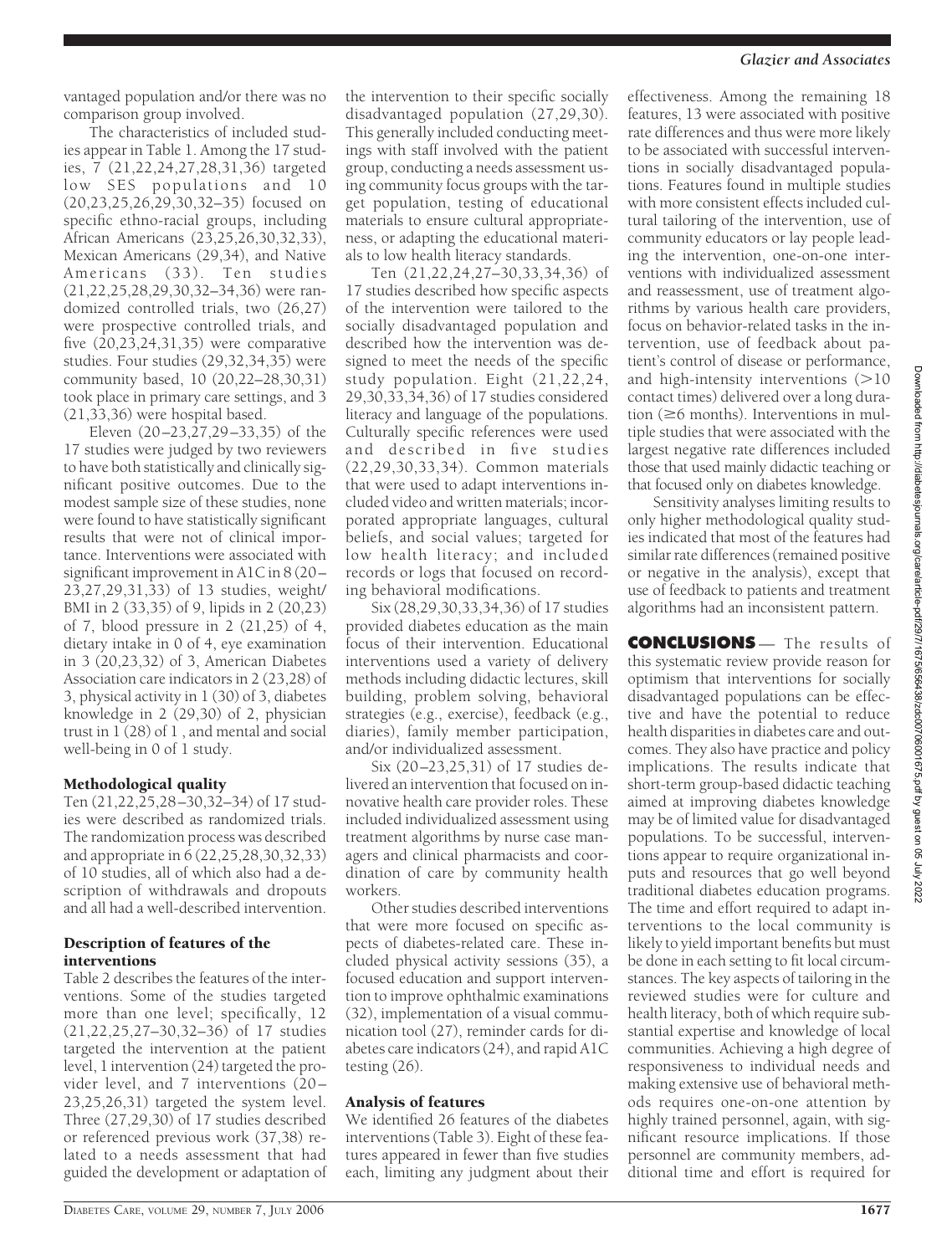| Main findings (intervention versus<br>control groups) | greater reductions in A1C (group<br>were noted for blood pressure or<br>Treatment algorithm groups had<br>0.0001) versus control subjects.<br>$\overline{1}$ : 3.1% change; group 2: 3.3%<br>change) versus control subjects<br>differences between the groups<br>Treatment algorithm groups had<br>cholesterol $(P < 0.0001)$ . No<br>documented eye exams ( $P \le$<br>0.0001) and foot exams ( $P \le$<br>$(1.3\% \text{ change}) (P < 0.0001)$<br>weight reduction. Treatment<br>algorithm groups had more<br>greater reduction in LDL | $-7.6$ mmHg $[-13.0$ to $-2.2$ ]; P<br>= 0.006). Differences were<br>comparable for participants with<br>0.001). This difference was only<br>subjects (-1.2%) at 12 months<br>Greater improvements in levels of<br>improvement in systolic blood<br>significant among participants<br>low and higher literacy levels.<br>pressure (adjusted difference,<br>[95% CI -1.5 to -0.4]; $P =$<br>A1C $(-2.1\%)$ versus control<br>(adjusted difference, $-1.0\%$<br>difference, $-1.4\%$ $\left[-2.3 \text{ to } -0.6\right]$ ; $P < 0.01$ ). Greater<br>with low literacy (adjusted | time period). Greater reduction in<br>at 36 months) ( $P < 0.01$ in every<br>Greater reduction in A1C (-1.88%)<br>versus control subjects (-1.13%<br>0.01). There were no statistically<br>significant changes in secondary<br>blood pressure, and lipid levels<br>( $\leq 6.5$ , $\leq 7.0$ , and $\leq 7.5\%$ , $P \leq$<br>achieving specified AIC levels<br>end points including weight,<br>between the groups. | Of 10 ADA process measures, 8 were<br>nurse-directed group and 1.5% in<br>usual care ( $P < 0.001$ ).<br>directed care including A1C goal,<br>months, A1C fell by 3.5% in the<br>Among patients followed for $\geq 6$<br>among patients receiving nurse-<br>counseling (all $P$ values $<\!0.01)$<br>significantly better performed<br>lipid profile, eye exam, renal<br>profile, foot exam, diabetes<br>education, and nutritional |
|-------------------------------------------------------|--------------------------------------------------------------------------------------------------------------------------------------------------------------------------------------------------------------------------------------------------------------------------------------------------------------------------------------------------------------------------------------------------------------------------------------------------------------------------------------------------------------------------------------------|--------------------------------------------------------------------------------------------------------------------------------------------------------------------------------------------------------------------------------------------------------------------------------------------------------------------------------------------------------------------------------------------------------------------------------------------------------------------------------------------------------------------------------------------------------------------------------|---------------------------------------------------------------------------------------------------------------------------------------------------------------------------------------------------------------------------------------------------------------------------------------------------------------------------------------------------------------------------------------------------------------------|-------------------------------------------------------------------------------------------------------------------------------------------------------------------------------------------------------------------------------------------------------------------------------------------------------------------------------------------------------------------------------------------------------------------------------------|
| Measures                                              | Primary end point was A1C.<br>examinations performed.<br>Length of follow-up was<br>Secondary end points<br>glucose, lipids, blood<br>pressure, weight, and<br>were fasting blood<br>foot and eye<br>12 months.                                                                                                                                                                                                                                                                                                                            | Literacy was assessed using<br>Length of follow-up was<br>measures were A1C and<br>systolic blood pressure.<br>the Rapid Estimate of<br>Medicine. Outcome<br>Adult Literacy in<br>12 months.                                                                                                                                                                                                                                                                                                                                                                                   | weight, blood pressure,<br>Secondary end points:<br>Primary end point: A1C.<br>and lipids. The mean<br>duration of follow-up<br>was 25.3 months.                                                                                                                                                                                                                                                                    | ADA process measures. The<br>time period of the study<br>was 2 years.                                                                                                                                                                                                                                                                                                                                                               |
| Study population                                      | employed, and mean highest<br>A total of 106 participants were<br>and 82 in group 3; mean age<br>Mexican American, 41-60%<br>in group 1, 170 in group 2,<br>43-48 years, 41-60%<br>grade achieved 8-10.                                                                                                                                                                                                                                                                                                                                    | A total of 105 participants were<br>had low literacy (sixth grade<br>51-56 years, $\sim$ 58% female,<br>intervention group broken<br>down into high- and low-<br>literacy groups; mean age<br>and more than one-third<br>in the control group and<br>112 patients in the<br>level or lower)                                                                                                                                                                                                                                                                                    | A total of 171 participants were<br>group; mean age 57 years,<br>71% female, ~20% African<br>American, 39% Hispanic,<br>in the intervention group<br>education $>$ 12th grade.<br>and 146 in the control<br>and 80% did not have                                                                                                                                                                                    | A total of 252 participants were<br>clinic B, and 209 to clinic C;<br>referred to clinic A, 252 to<br>66-76% female, mean age<br>52 years, 2-19% African<br>American, and 79-85%<br>Hispanic.                                                                                                                                                                                                                                       |
| Setting of intervention                               | Three community-based<br>outpatient health care<br>serving mainly low-<br>income Spanish-<br>Antonio, Texas,<br>facilities in San<br>populations.<br>speaking                                                                                                                                                                                                                                                                                                                                                                              | University general<br>internal medicine<br>practice in North<br>Carolina.                                                                                                                                                                                                                                                                                                                                                                                                                                                                                                      | One community-based<br>and two university-<br>based sites in Santa<br>Barbara, California;<br>Angeles and San<br>Diego counties.<br>Medicaid, Los                                                                                                                                                                                                                                                                   | Three county clinics in<br>Los Angeles,<br>California.                                                                                                                                                                                                                                                                                                                                                                              |
| Study design                                          | university clinic following<br>treatment algorithms, and<br>groups were assessed: 1)<br>community clinic clinic<br>following treatment, 2)<br>study. Three<br>3) community clinic<br>following usual care<br>Comparative<br>practices.                                                                                                                                                                                                                                                                                                     | controlled trial.<br>an intervention or usual<br>assigned into<br>Participants were<br>Randomized<br>randomly<br>care.                                                                                                                                                                                                                                                                                                                                                                                                                                                         | Randomized controlled trial.<br>randomized to receive<br>management or usual<br>Participants were<br>intensive case<br>care.                                                                                                                                                                                                                                                                                        | Participants were referred<br>county clinics (clinics A<br>and B). Clinic C patients<br>to the diabetes managed<br>care program from two<br>as control<br>Comparative study.<br>were used<br>subjects.                                                                                                                                                                                                                              |
| Objective(s)                                          | algorithms versus usual<br>care for patients with<br>To compare treatment<br>type 2 diabetes.                                                                                                                                                                                                                                                                                                                                                                                                                                              | comprehensive disease<br>management program<br>To examine the role of<br>effectiveness of a<br>for patients with<br>literacy on the<br>diabetes.                                                                                                                                                                                                                                                                                                                                                                                                                               | management strategies<br>could improve glycemic<br>intensive diabetes case<br>specific, population-<br>To determine whether<br>management using<br>control in type 2<br>directed, case<br>diabetes                                                                                                                                                                                                                  | meeting evidence-based<br>diabetologist results in<br>than under usual care.<br>detailed protocols and<br>guidelines more often<br>diabetes care directed<br>by nurses following<br>To determine whether<br>supervised by a<br>algorithms and                                                                                                                                                                                       |
| disadvantage<br>Social                                | Hispanic                                                                                                                                                                                                                                                                                                                                                                                                                                                                                                                                   | Low SES                                                                                                                                                                                                                                                                                                                                                                                                                                                                                                                                                                        | Low SES                                                                                                                                                                                                                                                                                                                                                                                                             | African Amer-<br>Hispanic<br>ican and                                                                                                                                                                                                                                                                                                                                                                                               |
| Author(s)                                             | Fanning et al.<br>(2004)<br>(20)                                                                                                                                                                                                                                                                                                                                                                                                                                                                                                           | al. (2004)<br>Rothman et<br>(21)                                                                                                                                                                                                                                                                                                                                                                                                                                                                                                                                               | California<br>Medi-Cal<br>Diabetes<br>Type 2<br>Group<br>(2004)<br>Study<br>(22)<br>The                                                                                                                                                                                                                                                                                                                             | (2003)<br>Davidson<br>(23)                                                                                                                                                                                                                                                                                                                                                                                                          |

**Table 1—***Intervention studies*

Table 1-Intervention studies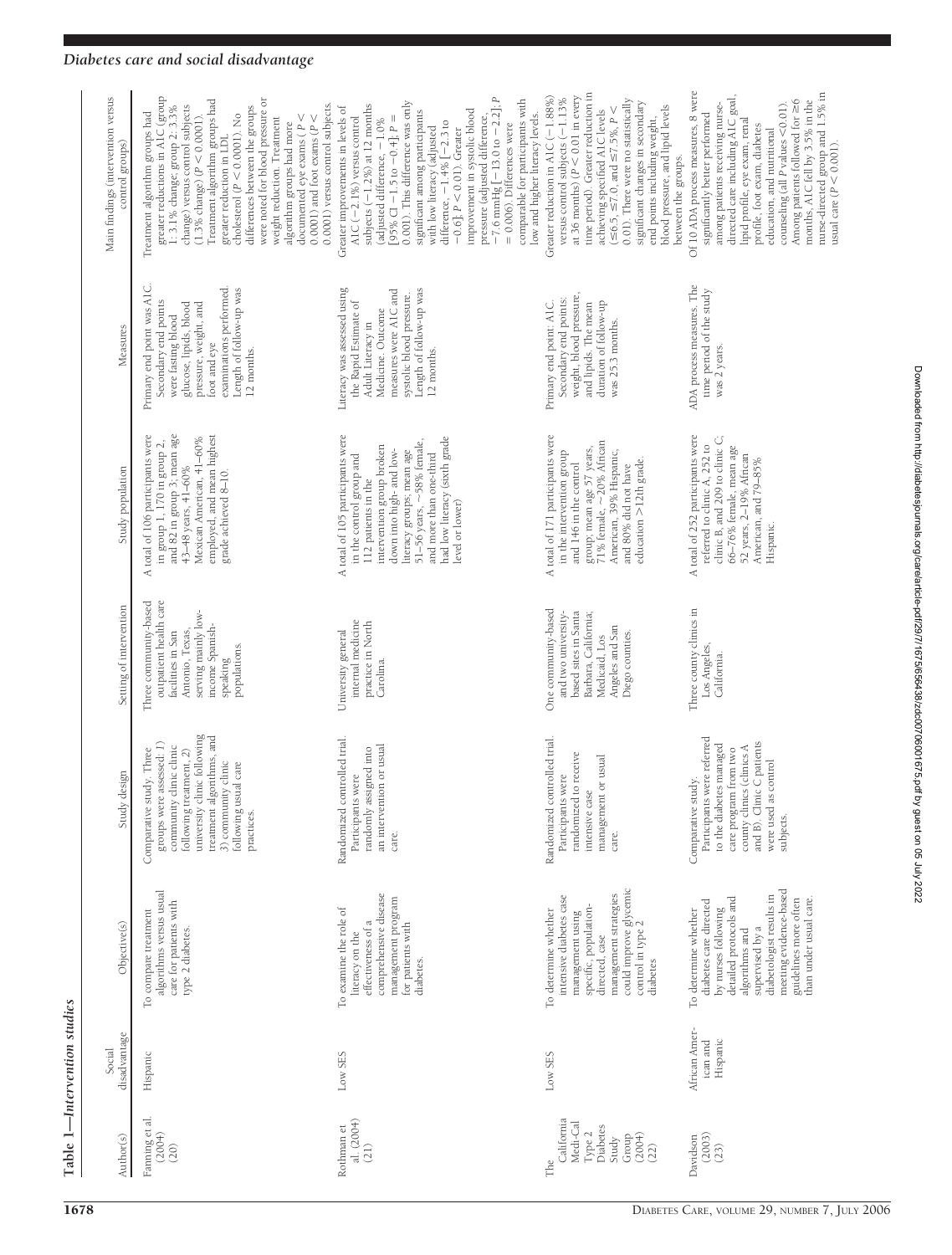| ì<br>Ş                                   |
|------------------------------------------|
|                                          |
| I                                        |
| Ï                                        |
|                                          |
|                                          |
|                                          |
|                                          |
|                                          |
|                                          |
|                                          |
|                                          |
|                                          |
| ĺ                                        |
|                                          |
| j                                        |
| $\frac{1}{2}$                            |
| ׅ֬֝֓                                     |
|                                          |
| j                                        |
|                                          |
|                                          |
|                                          |
|                                          |
| l                                        |
|                                          |
|                                          |
|                                          |
|                                          |
|                                          |
|                                          |
|                                          |
|                                          |
| ı                                        |
| $\ddot{\phantom{a}}$                     |
| i                                        |
|                                          |
| י                                        |
|                                          |
|                                          |
|                                          |
|                                          |
| i<br>l                                   |
|                                          |
| i<br>ı                                   |
|                                          |
|                                          |
| <br>l                                    |
|                                          |
|                                          |
| -<br>-<br>-<br>-                         |
| l                                        |
| İ<br>ı                                   |
|                                          |
|                                          |
|                                          |
|                                          |
|                                          |
| $\ddot{\phantom{a}}$<br>)<br>1           |
| í                                        |
|                                          |
| j                                        |
|                                          |
|                                          |
|                                          |
|                                          |
| ֦                                        |
|                                          |
| ĺ                                        |
| <b>Children</b> 10, 10, 10, 10           |
| ֧ׅׅ֧֚֚֚֚֚֚֚֚֚֚֚֚֚֚֚֚֚֚֚֚֚֚֚֬֡֓֡֓֡֡֓֡֡֓֡֓ |
|                                          |
|                                          |
|                                          |
|                                          |
| - 14<br>3<br>3<br>2                      |

#### *Glazier and Associates*

*Continued on following page*

Continued on following page

| for lipid panel, respectively. No<br>measures were 48 and 95% for<br>urine protein, and 35 and 45%<br>Intervention and nonintervention<br>participants who met process<br>foot exam, 67 and 89% for<br>P values were reported.  | $(-35.5 \text{ mg/dl}, P = 0.041)$ and<br>diastolic blood pressure (-5.6<br>The combined team intervention<br>improvement in triglycerides<br>baseline compared with the<br>changes were significantly<br>mmHg, $P = 0.\overline{042}$ ) from<br>different between groups.<br>control group. No other<br>group demonstrated a<br>statistically significant | the rapid and routine groups in<br>32% of the routine participants<br>group $(P = 0.04)$ and from 8.1<br>diabetes therapy in 51% of the<br>significant differences between<br>Among participants with A1C<br>The average A1C level decreased<br>to 8.0 in the routine group $(P$<br>rapid patients compared with<br>$(P=0.0003).$ There were no<br>$= 0.31$ ), but between-group<br>from 8.4 to 8.1 in the rapid<br>≥7%, providers intensified<br>results were not provided.<br>the amount of change of<br>medications. | 0.047). A total of 51% achieved<br>the THDR four or more times<br>18% of control subjects. The<br>greater in patients who used<br>versus control subjects $(P =$<br>Greater decrease in mean A1C<br>a decrease in A1C $\geq$ 0.9 vs.<br>mean change in A1C was           | seen in compliance with the 10<br>ADA process-of-care indicators<br>Scale ( $P = 0.02$ ) versus control<br>significant improvement was<br>scores in the Trust Physician<br>diabetes or lipid control at 3<br>0.001). Significantly higher<br>and 6 months. Statistically<br>at the last group visit ( $P \le$<br>differences were seen in<br>No statistically significant<br>subjects. |
|---------------------------------------------------------------------------------------------------------------------------------------------------------------------------------------------------------------------------------|------------------------------------------------------------------------------------------------------------------------------------------------------------------------------------------------------------------------------------------------------------------------------------------------------------------------------------------------------------|-------------------------------------------------------------------------------------------------------------------------------------------------------------------------------------------------------------------------------------------------------------------------------------------------------------------------------------------------------------------------------------------------------------------------------------------------------------------------------------------------------------------------|--------------------------------------------------------------------------------------------------------------------------------------------------------------------------------------------------------------------------------------------------------------------------|----------------------------------------------------------------------------------------------------------------------------------------------------------------------------------------------------------------------------------------------------------------------------------------------------------------------------------------------------------------------------------------|
| including completed foot<br>exam, urine protein, and<br>follow-up was 1 month.<br>lipid panel. Length of<br>ADA process measures                                                                                                | physical activity index,<br>follow-up was 2 years.<br>pressure, dietary risk<br>and BMI. Length of<br>triglycerides, blood<br>AIC, LDL cholesterol.<br>score, leisure-time                                                                                                                                                                                 | Frequency of intensification<br>of diabetes therapy; A1C<br>levels. Average length of<br>follow-up was 7 months.                                                                                                                                                                                                                                                                                                                                                                                                        | A1C at least 3 months after<br>THDR. Length of follow-<br>up was 15 months.<br>the first use of the                                                                                                                                                                      | Trust in Physician Scale and<br>Tool and ADA standards<br>Patient Care Assessment<br>and lipids. Follow-up at<br>2 weeks, 3 months, and<br>of care indicators. AIC<br>6 months.                                                                                                                                                                                                        |
| intervention site and 218 in<br>female, and majority of the<br>A total of 209 medical charts<br>population was Hispanic<br>the nonintervention site;<br>mean age 53 years, 67%<br>and African American.<br>were reviewed in the | usual care group, 38 in the<br>NCM group, 41 in the CHW<br>a yearly income of $\leq$ \$7,500.<br>50% of the participants had<br>completed the study in the<br>attained was grade 10, and<br>group; mean age 59 years,<br>mean level of education<br>combined intervention<br>A total of 34 participants<br>group, and 36 in the                            | A total of 280 participants were<br>group and 317 in the rapid<br>group; mean age 61 years,<br>$78\%$ female, and $\sim96\%$<br>enrolled in the routine<br>African American.                                                                                                                                                                                                                                                                                                                                            | A total of 57 participants in the<br>intervention group and 70<br>Medicaid and 20% had no<br>immigrant, and 5% Native<br>participants in the control<br>group; mean age 52 years,<br>53% female, ~60% had<br>insurance, 30% African<br>American, 20% recent<br>American. | reported working either full-<br>78% female; average age 54<br>Medicare, and 30% had no<br>10.6 years; average literacy<br>level grade $7.5$ ; 44.3% had<br>years (range 22-83); mean<br>reported educational level<br>77.5% African American;<br>A total of 120 participants:<br>Medicaid, 19.1% had<br>insurance; and 23%<br>or part-time.                                           |
| California, serving<br>an underserved<br>County clinics in<br>Los Angeles,<br>population.<br>minority                                                                                                                           | African-American<br>predominantly<br>community.<br>East Baltimore,<br>inner-city                                                                                                                                                                                                                                                                           | Neighborhood primary<br>Atlanta, Georgia.<br>care clinic in                                                                                                                                                                                                                                                                                                                                                                                                                                                             | Primary care clinic in<br>neighborhood in<br>Minneapolis,<br>an inner-city<br>Minnesota.                                                                                                                                                                                 | of South Carolina in<br>Medical University<br>Charleston, South<br>Adult Primary Care<br>Centre at the<br>Carolina.                                                                                                                                                                                                                                                                    |
| patients seen on the same<br>Comparative study. Medical<br>charts were reviewed for<br>day at a nonintervention<br>the intervention site and<br>compared with diabetic<br>site.                                                 | Randomized controlled trial<br>Four arms: usual medical<br>CHW, and usual medical<br>medical care + NCM,<br>$care + NCM + CHM$<br>usual medical care +<br>care (control), usual<br>(combined team)<br>interventions.                                                                                                                                       | week to a "rapid" group<br>with A1C results at the<br>allocated by day of the<br>time of the visit or a<br>study. Patients were<br>Prospective controlled<br>group.<br>"routine"                                                                                                                                                                                                                                                                                                                                        | assigned by the first letter<br>intervention or usual care<br>of the last name of their<br>primary care resident<br>physician into either<br>study. Patients were<br>Prospective controlled<br>groups.                                                                   | Randomized controlled trial<br>received group visits and<br>The intervention group<br>received usual care.<br>the control group                                                                                                                                                                                                                                                        |
| To determine whether<br>process measures<br>of diabetes care<br>would enhance<br>reminder card<br>a low-literacy<br>educational<br>diabetes                                                                                     | To determine whether<br>could improve A1C<br>implemented by an<br>NCM and/or CHW<br>diabetes control in<br>type 2 diabetic<br>a multifaceted,<br>indicators of<br>intervention<br>behavioral<br>and other<br>subjects.                                                                                                                                     | To determine whether<br>rapid-turnaround<br>intensification of<br>levels in patients<br>diabetes therapy<br>and reduce A <sub>1</sub> C<br>AlC availability<br>would improve<br>with type 2<br>diabetes.                                                                                                                                                                                                                                                                                                                | diabetes improve<br>glycemic control.<br>To develop and test<br>an inexpensive<br>visual tool, the<br>THDR, to help<br>patients with                                                                                                                                     | uninsured patients<br>with uncontrolled<br>management of<br>To evaluate group<br>type 2 diabetes.<br>visits in the                                                                                                                                                                                                                                                                     |
| Low SES                                                                                                                                                                                                                         | African American                                                                                                                                                                                                                                                                                                                                           | African American                                                                                                                                                                                                                                                                                                                                                                                                                                                                                                        | Low SES                                                                                                                                                                                                                                                                  | Low SES                                                                                                                                                                                                                                                                                                                                                                                |
| (2003)<br>Echeverry<br>et al.<br>(24)                                                                                                                                                                                           | Gary et al.<br>(2003)<br>(25)                                                                                                                                                                                                                                                                                                                              | Miller et al.<br>(2003)<br>(26)                                                                                                                                                                                                                                                                                                                                                                                                                                                                                         | Williams,<br>(2003)<br>Adair<br>Chapin,<br>and<br>(27)                                                                                                                                                                                                                   | (2003)<br>Clancy et<br>(28)<br>ನ                                                                                                                                                                                                                                                                                                                                                       |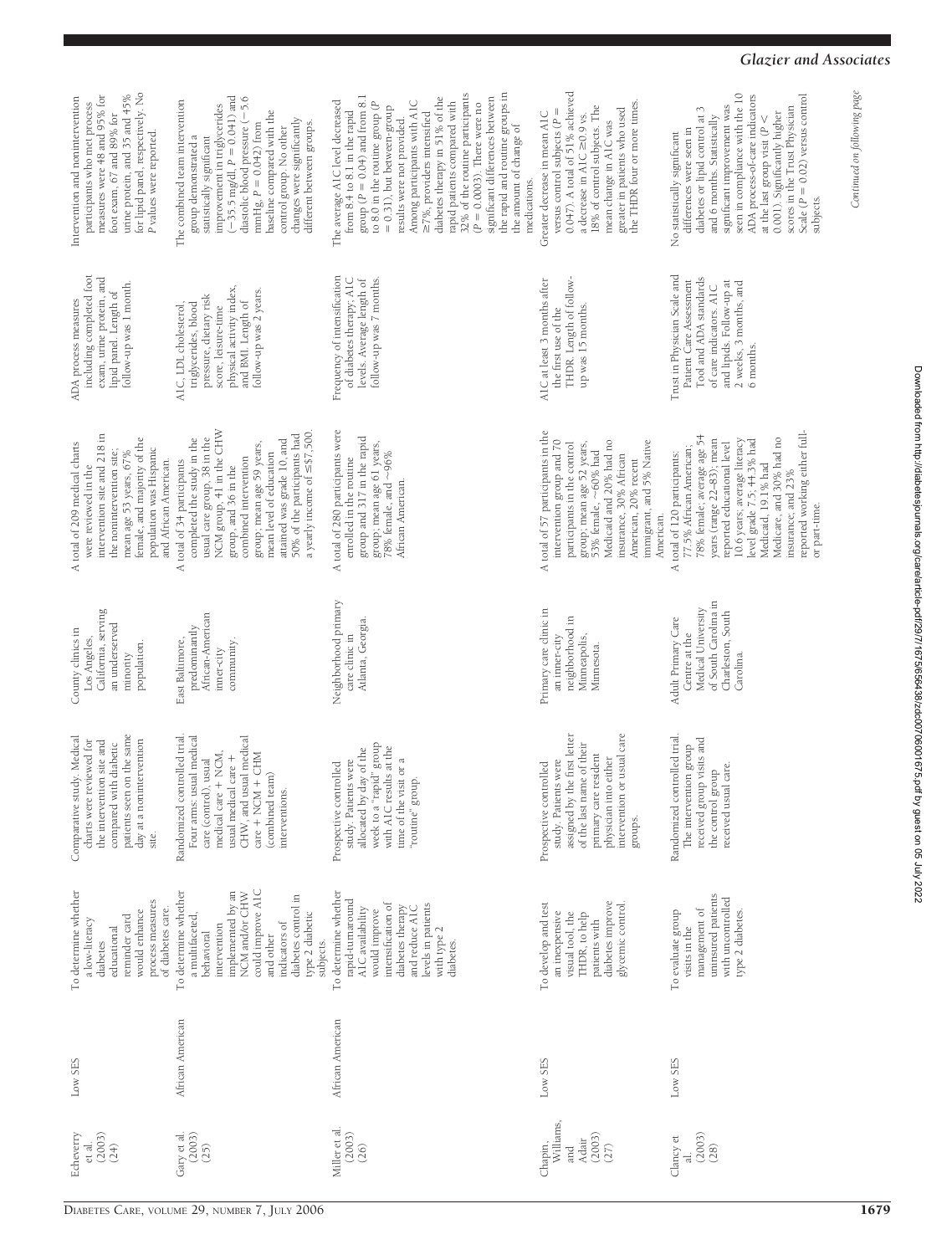# $Table 1—Continued$ **Table 1—***Continued*

| $\frac{\text{Author}(s)}{s}$ | disadvantage<br>Social | Objective(s)                                                                                                                                                                                                    | Study design                                                                                                                                                                                                                         | Setting of intervention                                                                              | Study population                                                                                                                                                                                                                                                                                                                                          | Measures                                                                                                                                                                                                                                                                      | Main findings (intervention versus<br>control groups)                                                                                                                                                                                                                                                                                                                                                                                                                                                                                                                                                                                                                                                                                                                                                    |
|------------------------------|------------------------|-----------------------------------------------------------------------------------------------------------------------------------------------------------------------------------------------------------------|--------------------------------------------------------------------------------------------------------------------------------------------------------------------------------------------------------------------------------------|------------------------------------------------------------------------------------------------------|-----------------------------------------------------------------------------------------------------------------------------------------------------------------------------------------------------------------------------------------------------------------------------------------------------------------------------------------------------------|-------------------------------------------------------------------------------------------------------------------------------------------------------------------------------------------------------------------------------------------------------------------------------|----------------------------------------------------------------------------------------------------------------------------------------------------------------------------------------------------------------------------------------------------------------------------------------------------------------------------------------------------------------------------------------------------------------------------------------------------------------------------------------------------------------------------------------------------------------------------------------------------------------------------------------------------------------------------------------------------------------------------------------------------------------------------------------------------------|
|                              | American<br>Mexican    | intervention in Mexican<br>To determine the effects of<br>Americans with type 2<br>a culturally competent<br>diabetes self-<br>management<br>diabetes.                                                          | trial. The experimental<br>group was compared<br>with a 1-year wait-<br>Randomized controlled<br>listed control group<br>who received usual<br>care.                                                                                 | Starr County, Texas,<br>on the border of<br>Mexico.                                                  | spoke Spanish at home and<br>and low per capita income<br>were in the experimental<br>mean age 54 years. Most<br>control group. Eligibility<br>English. Starr County is<br>unemployment (24.4%)<br>A total of 126 participants<br>$\sim\!50\%$ read little or no<br>was aged 35-70 years,<br>characterized by high<br>group and 126 in the<br>( \$8, 225) | up was 12 months.<br>knowledge, health<br>Length of follow-<br>lipids and, BMI.<br>fasting glucose,<br>Diabetes-related<br>beliefs. A1C,                                                                                                                                      | lower at the end of the study versus<br>experimental and control groups in<br>0.001) versus control subjects. No<br>increase in diabetes knowledge of<br>statistically significant differences<br>and $<$ 0.001, respectively versus<br>measures, A1C was significantly<br>Lower fasting blood glucose and<br>diabetes knowledge (P = 0.019<br>control subjects). There was an<br>6.7 items correct (18%) on the<br>diabetes knowledge scale ( $P <$<br>control subjects ( $P = 0.011$ ).<br>lipids, BMI, or health beliefs.<br>After controlling for baseline<br>were observed between                                                                                                                                                                                                                  |
|                              | African American       | clinic- and community-<br>based intervention for<br>culturally appropriate<br>To determine whether a<br>women with type 2<br>moderate-intensity<br>diabetes increases<br>African-American<br>physical activity. | 2) clinic only, and 3) minimal interventions.<br>clinic and community<br>trial. Three groups: 1)<br>Randomized controlled                                                                                                            | practices in central<br>North Carolina.<br>Five primary care                                         | income of <\$10,000/year;<br>mean age 59 years; $\sim$ 30%<br>African-American women<br>reported total household<br>A total of 200 participants:<br>$\sim$ 30% were employed.                                                                                                                                                                             | accelerometer for 7<br>knowledge, dietary<br>The primary outcome<br>activity by Caltrac<br>instruments, A1C,<br>HDL, and weight.<br>follow-up was 12<br>total cholesterol,<br>intake, diabetes<br>days. Diabetes<br>The length of<br>health status<br>was physical<br>months. | group 1, 1.2 points in group 2, and $\overline{0.7}$ points in group 3. The P value<br>0.31). There was an increase of 1.6<br>group 1 compared with group 3 (P<br>at 6 and 12 months was 0.037. No<br>were found between the groups for<br>measured by kcal/day was 44.1 in<br>HDL, A1C and weight, and health<br>statistically significant differences<br>for the test of overall group effect<br>points in diabetes knowledge in<br>dietary intake, total cholesterol,<br>$= 0.0055$ ) and 33.1 in group 2<br>0.029). At 12 months, physical<br>activity was higher in group 1<br>difference in physical activity<br>compared with group 3 $(P =$<br>compared with group $2(P =$<br>compared with group $3 (P =$<br>The average 6- and 12-month<br>$0.019$ but not in group $2$<br>status at 6 months. |
|                              | Low SES                | pharmacists in a general<br>program carried out by<br>setting compared with<br>usual care in the same<br>diabetes management<br>free medical clinic<br>To evaluate care in a<br>clinic.                         | selected from diabetic<br>pharmacist-run<br>diabetes management<br>Comparative study. The<br>group was randomly<br>program; the control<br>experimental group<br>was referred to the<br>patients not seen in<br>the pharmacy clinic. | County, California.<br>Venice Family Clinic<br>in Los Angeles                                        | Hispanic, 20.3% Caucasian,<br>the experimental group and<br>selected: 92% no medical<br>insurance, 15.6% homeless,<br>A total of 89 participants in<br>9.5% African American,<br>representing the cohort<br>$2.5\%$ Asian, and $0.6\%$<br>control group. Patient<br>60.1% female, 64.3%<br>92 participants in the<br>Native American.                     | the study was 12<br>AIC. The length of<br>months.                                                                                                                                                                                                                             | significantly (0.8 reduction versus<br>hypertension, and initial values of<br>A1C versus control subjects (8.8<br>Greater prevalence of insulin use,<br>0.05 reduction in the control<br>diabetes complications,<br>vs. 7.9). A1C improved<br>group; $P < 0.03$ ).                                                                                                                                                                                                                                                                                                                                                                                                                                                                                                                                       |
|                              | African American       | educational intervention<br>to increase ophthalmic<br>examination rates.<br>multicomponent<br>$\operatorname{\mathsf{To}}$ evaluate a                                                                           | group received routine<br>care plus the<br>control group received<br>trial. The intervention<br>Randomized controlled<br>only routine care.<br>intervention; the<br>educational                                                      | different sites in the<br>metropolitan area.<br>New York City<br>General medicine<br>clinics at five | American participants: 34%<br>40% received Medicare and<br>50% high school graduates,<br>male, 70% unemployed,<br>20% received Medicaid,<br>$income < $10,000$ /year<br>and 65% had a family<br>A total of 280 African-                                                                                                                                   | within 6 months of<br>Documented retinal<br>randomization.<br>examination                                                                                                                                                                                                     | randomization associated with the<br>intervention was 4.3 (95% CI 2.4-<br>examination status 6 months after<br>control group. The odds ratio for<br>The examination rates across study<br>sites were 54.7 vs. 27.3% in the<br>$\frac{2}{1}$                                                                                                                                                                                                                                                                                                                                                                                                                                                                                                                                                              |

# *Diabetes care and social disadvantage*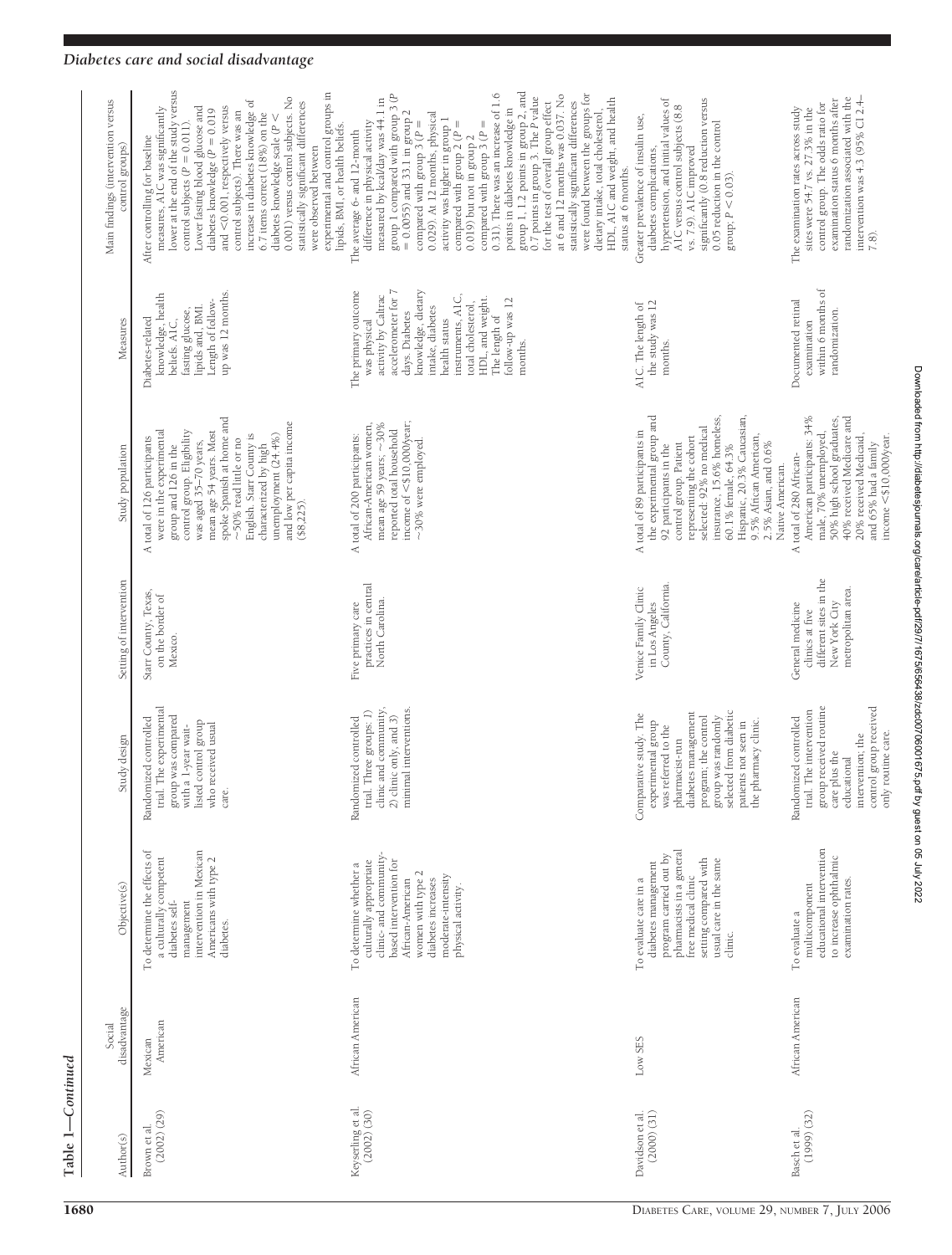| intake of cholesterol were observed<br>from baseline of $-2.8$ kg for<br>women ( $P = 0.007$ ) and $-2$ kg for<br>men ( $P = 0.26$ ). Decreased A1C at<br>versus control subjects. Significant<br>improvements in physical activity,<br>nutrition knowledge, and dietary<br>magnitude at 6 months and were<br>Mean weight at 6 months decreased<br>$-2.5\%$ for women ( $P < 0.001$ )<br>and $-1.9\%$ for men ( $P < 0.01$ )<br>subjects, overall net difference<br>6 months, a net difference of<br>at 3 months but decreased in<br>versus an increase in control<br>not statistically significant. | weight loss except for experimental<br>between groups was similar. There<br>time. Cholesterol did not change<br>calorie intake in all groups over<br>All groups experienced significant<br>was a trend toward decreased<br>female subjects. Weight loss | dropped significantly from baseline<br>(238 to 195 mg/dl) compared with<br>among nonparticipants ( $P < 0.05$ )<br>Mean fasting blood glucose values<br>nonparticipant group (228 to 226<br>Decrease in BMI from 31 to 29.5<br>attending sessions for the longest<br>nonparticipants (RR 2.2 [95% CI<br>period (>52 weeks) showed the<br>nonparticipants. Between-group<br>significant for men. Participants<br>Mean weight loss of 4.1 vs. 0.9 kg<br>mg/dl). Participants were more<br>greatest amount of weight loss.<br>differences in weight were not<br>decreased their medication as<br>significant change among the<br>an insignificant drop in the<br>than twice as likely to have<br>kg/m <sup>2</sup> compared with no<br>$1.3 - 3.7$ . | No statistically significant differences<br>in changes in A1C, lipids, and<br>weight were found among the<br>three groups at the 11-month<br>follow-up visit.                                           |
|------------------------------------------------------------------------------------------------------------------------------------------------------------------------------------------------------------------------------------------------------------------------------------------------------------------------------------------------------------------------------------------------------------------------------------------------------------------------------------------------------------------------------------------------------------------------------------------------------|---------------------------------------------------------------------------------------------------------------------------------------------------------------------------------------------------------------------------------------------------------|---------------------------------------------------------------------------------------------------------------------------------------------------------------------------------------------------------------------------------------------------------------------------------------------------------------------------------------------------------------------------------------------------------------------------------------------------------------------------------------------------------------------------------------------------------------------------------------------------------------------------------------------------------------------------------------------------------------------------------------------------|---------------------------------------------------------------------------------------------------------------------------------------------------------------------------------------------------------|
| follow-up was<br>questionnaire,<br>questionnaire.<br>The length of<br>management.<br>AIC, weight,<br>PASE, food<br>efficacy for<br>knowledge<br>frequency<br>6 months.<br>and self-<br>diabetes<br>Nutrition                                                                                                                                                                                                                                                                                                                                                                                         | measured at 10<br>Twenty-four-hour<br>and 14 weeks.<br>dietary recall;<br>weight                                                                                                                                                                        | and medication<br>blood glucose,<br>duration was<br>Weight, fasting<br>27 months.<br>use. Study                                                                                                                                                                                                                                                                                                                                                                                                                                                                                                                                                                                                                                                   | Weight, A1C, and<br>lipids. Length<br>of follow-up<br>months.<br>$_{\rm was\ 11}$                                                                                                                       |
| women, mean age 62 and 61<br>A total of 32 participants in the<br>years (range 55-79), 56 and<br>each of the intervention and<br>59% high school graduates,<br>usual care groups, 66-88%<br>employed, respectively.<br>and 59 and 56% not                                                                                                                                                                                                                                                                                                                                                            | A total of 31 Mexican-American<br>diabetes; mean age 62 years<br>women; low income area.<br>for men and 60 years for<br>men and 73 women age<br>>50 years with type 2                                                                                   | 56 nonparticipants: 79 and<br>and 44 years, and duration<br>A total of 30 participants and<br>80% female, mean age 42<br>of diabetes 8 and 9 years,<br>respectively.                                                                                                                                                                                                                                                                                                                                                                                                                                                                                                                                                                              | and mean education level 9<br>female, 50% West Indian,<br>mean age 53 years, 55%<br>A total of 120 participants:<br>years.                                                                              |
| other providers and<br>Washington, DC,<br>local community.<br>Urban hospital in                                                                                                                                                                                                                                                                                                                                                                                                                                                                                                                      | Clinics and community<br>Brownsville, Texas.<br>boarder towns of<br>settings in rural<br>Harlingen and                                                                                                                                                  | Zuni reservation in<br>western New<br>Mexico                                                                                                                                                                                                                                                                                                                                                                                                                                                                                                                                                                                                                                                                                                      | St. Thomas' Hospital<br>Diabetes Clinic in<br>central London,<br>U.K.                                                                                                                                   |
| group received usual<br>Randomized controlled<br>sessions; the control<br>intervention group<br>consisted of group<br>and individual<br>trial. The<br>care.                                                                                                                                                                                                                                                                                                                                                                                                                                          | Randomized controlled<br>sessions; the control<br>intervention group<br>received education<br>group did not.<br>trial. The                                                                                                                              | random-start method<br>Participants attended<br>was selected using a<br>at least one exercise<br>patients with type 2<br>from the registry of<br>session; a matched<br>comparison group<br>Comparative study.<br>diabetes                                                                                                                                                                                                                                                                                                                                                                                                                                                                                                                         | trial. Three programs<br>monthly groups, and<br>Randomized controlled<br>single didactic<br>were tailored<br>intervention,<br>lecture                                                                   |
| to improve diabetes<br>program designed<br>To evaluate a weight<br>loss and exercise<br>management in<br>older African<br>Americans.                                                                                                                                                                                                                                                                                                                                                                                                                                                                 | To assess the impact of<br>a culturally specific,<br>on dietary patterns.<br>education program<br>intensive diabetes                                                                                                                                    | To evaluate the effects<br>of a community-<br>based exercise<br>program.                                                                                                                                                                                                                                                                                                                                                                                                                                                                                                                                                                                                                                                                          | improve and sustain<br>diabetes and limited<br>program specifically<br>patients with type 2<br>To determine whether<br>glucose and weight<br>literacy could<br>an education<br>designed for<br>control. |
| African American                                                                                                                                                                                                                                                                                                                                                                                                                                                                                                                                                                                     | American<br>Mexican                                                                                                                                                                                                                                     | Zuni Indians                                                                                                                                                                                                                                                                                                                                                                                                                                                                                                                                                                                                                                                                                                                                      | Low SES                                                                                                                                                                                                 |
| Agurs-Collins et al.<br>(1997)(33)                                                                                                                                                                                                                                                                                                                                                                                                                                                                                                                                                                   | (1994) (34)<br>Elshaw et al.                                                                                                                                                                                                                            | Heath et al. (1987)<br>(35)                                                                                                                                                                                                                                                                                                                                                                                                                                                                                                                                                                                                                                                                                                                       | $(1987)$ $(36)$<br>Mulrow et al.                                                                                                                                                                        |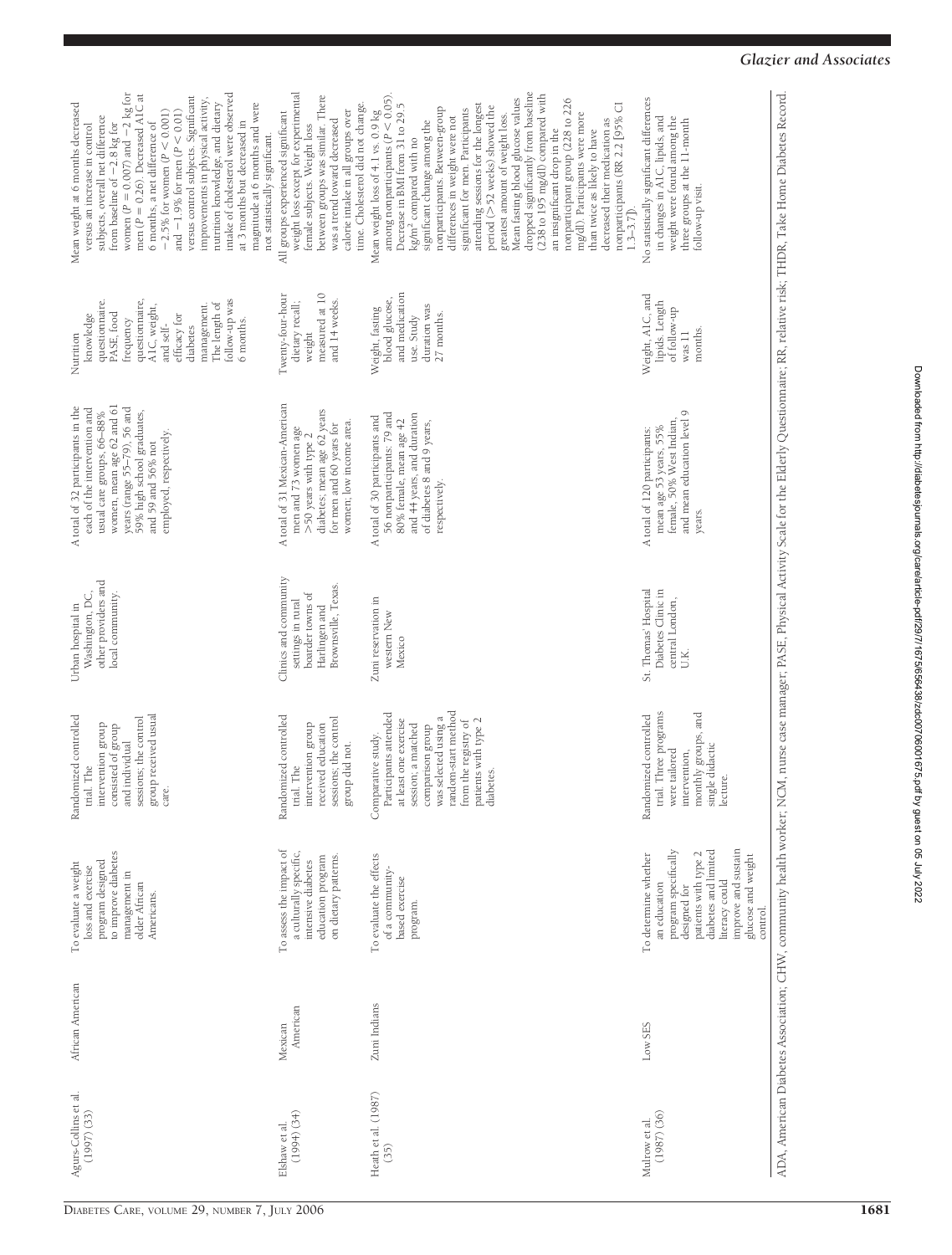| Table 2-                                                                                  | -Features of interventions    |                  |                                                                                                                                                                                                                                                                                     |                                                                                                                                                                                                                                                                                                                                                                                                                                                             |                                                                                                                                                                                                                                                                                                                           |                                                                                                                                             |                                                                                                                                          |
|-------------------------------------------------------------------------------------------|-------------------------------|------------------|-------------------------------------------------------------------------------------------------------------------------------------------------------------------------------------------------------------------------------------------------------------------------------------|-------------------------------------------------------------------------------------------------------------------------------------------------------------------------------------------------------------------------------------------------------------------------------------------------------------------------------------------------------------------------------------------------------------------------------------------------------------|---------------------------------------------------------------------------------------------------------------------------------------------------------------------------------------------------------------------------------------------------------------------------------------------------------------------------|---------------------------------------------------------------------------------------------------------------------------------------------|------------------------------------------------------------------------------------------------------------------------------------------|
| Author(s)                                                                                 | Target of the<br>intervention | Needs assessment | Tailoring to the population<br>described                                                                                                                                                                                                                                            | Components of the<br>intervention                                                                                                                                                                                                                                                                                                                                                                                                                           | Diabetes-related content                                                                                                                                                                                                                                                                                                  | Timing/intensity                                                                                                                            | intervention<br>Provider of                                                                                                              |
| Fanning et al.<br>(200 <del>4</del> )<br>(20)                                             | Health system                 | None identified  | Not described                                                                                                                                                                                                                                                                       | Intervention groups received<br>individualized medical<br>care from nurse case<br>managers following<br>specific treatment<br>hyperglycemia<br>one-on-one<br>algorithms.                                                                                                                                                                                                                                                                                    | Participants in the intervention<br>group were assessed at each<br>education class attendance.<br>hyperglycemia algorithms.<br>weight management, self-<br>their blood glucose logs,<br>This included review of<br>glucose, exercise, and<br>visit using treatment<br>monitoring of blood                                 | During the 12-month<br>groups 1, 2, and 3<br>had 11, 10, and 9<br>follow-up visits,<br>follow-up visit,<br>participants in<br>respectively. | managers.<br>Nurse case                                                                                                                  |
| al. $(2004)$<br>Rothman et<br>(21)                                                        | Patient and health<br>system  | None identified  | Individualized communication<br>explanations of critical<br>behaviors and goals; "teach-<br>including verbal education<br>with concrete, simplified<br>picture-based materials.<br>comprehension; and<br>back" to assess                                                            | medication management<br>including transportation<br>address patient barriers,<br>algorithms for initiation<br>The intervention consisted<br>of three components: 1)<br>one-on-one educational<br>pressure-and glucose-<br>difficulties and lack of<br>lowering medications;<br>sessions; 2) evidence-<br>and titration of blood<br>and 3) strategies to<br>health insurance.<br>based treatment<br>counseling and                                          | sessions included treatment<br>Main topics addressed in the<br>hyperglycemic symptoms,<br>prevention of long-term<br>complications, and self-<br>goals, identification of<br>hypoglycemic and<br>care.                                                                                                                    | person every 2-4<br>followed for 12<br>telephone or in<br>Participants were<br>contacted by<br>weeks and<br>months.                         | and a diabetes<br>practitioners<br>coordinator.<br>pharmacist<br>Three clinical<br>care                                                  |
| California<br>Medi-Cal<br>Diabetes<br>Type $2$<br>(2004)<br>Group<br>Study<br>(22)<br>The | Patient and health<br>system  | None identified  | to care. Education strategies<br>designed to address barriers<br>cultural beliefs, and support<br>goals, general health status,<br>Individualized treatment and<br>understanding, treatment<br>literacy and functional<br>considered education,<br>education strategies<br>network. | individualized assessment<br>including evidence-based<br>medication management;<br>management education<br>and ongoing contact to<br>retention. Participants<br>by diabetes educators;<br>guidelines for glucose,<br>received collaborative<br>The intervention group<br>received one-on-one<br>education; general<br>dyslipidemia, and<br>glucose meter and<br>case management<br>diabetes and self-<br>support ongoing<br>and education.<br>hypertension, | blood glucose management;<br>management; exercise, foot<br>neuropathy, hypertension,<br>interventions consisted of<br>and regular monitoring of<br>assessment management;<br>nutrition education and<br>cardiovascular disease<br>participant progress.<br>The case management<br>care, retinopathy,<br>dyslipidemia, and | duration of follow-<br>specified. Mean<br>up was 25.3<br>Intensity not<br>months.                                                           | endocrinologist.<br>Registered nurses<br>and registered<br>collaboration<br>working in<br>dietitians<br>with an<br>close                 |
| (2003)<br>Davidson<br>$(23)$                                                              | Health system                 | None identified  | Not described                                                                                                                                                                                                                                                                       | pharmacists who followed<br>individualized diabetes<br>detailed protocols and<br>algorithms under the<br>received one-on-one<br>care from nurses or<br>intervention group<br>supervision of a<br>Participants in the<br>diabetologist.                                                                                                                                                                                                                      | control, lipids, neuropathy,<br>The protocols and algorithms<br>addressed evaluation and<br>management of glycemic<br>and microalbuminuria.                                                                                                                                                                               | period of the study<br>specified. The time<br>was 2 years.<br>Intensity not                                                                 | full-time nurse,<br>one full-time<br>nurse, and a<br>Clinic B had<br>Clinic A had a<br>pharmacist.<br>a part-time<br>part-time<br>nurse. |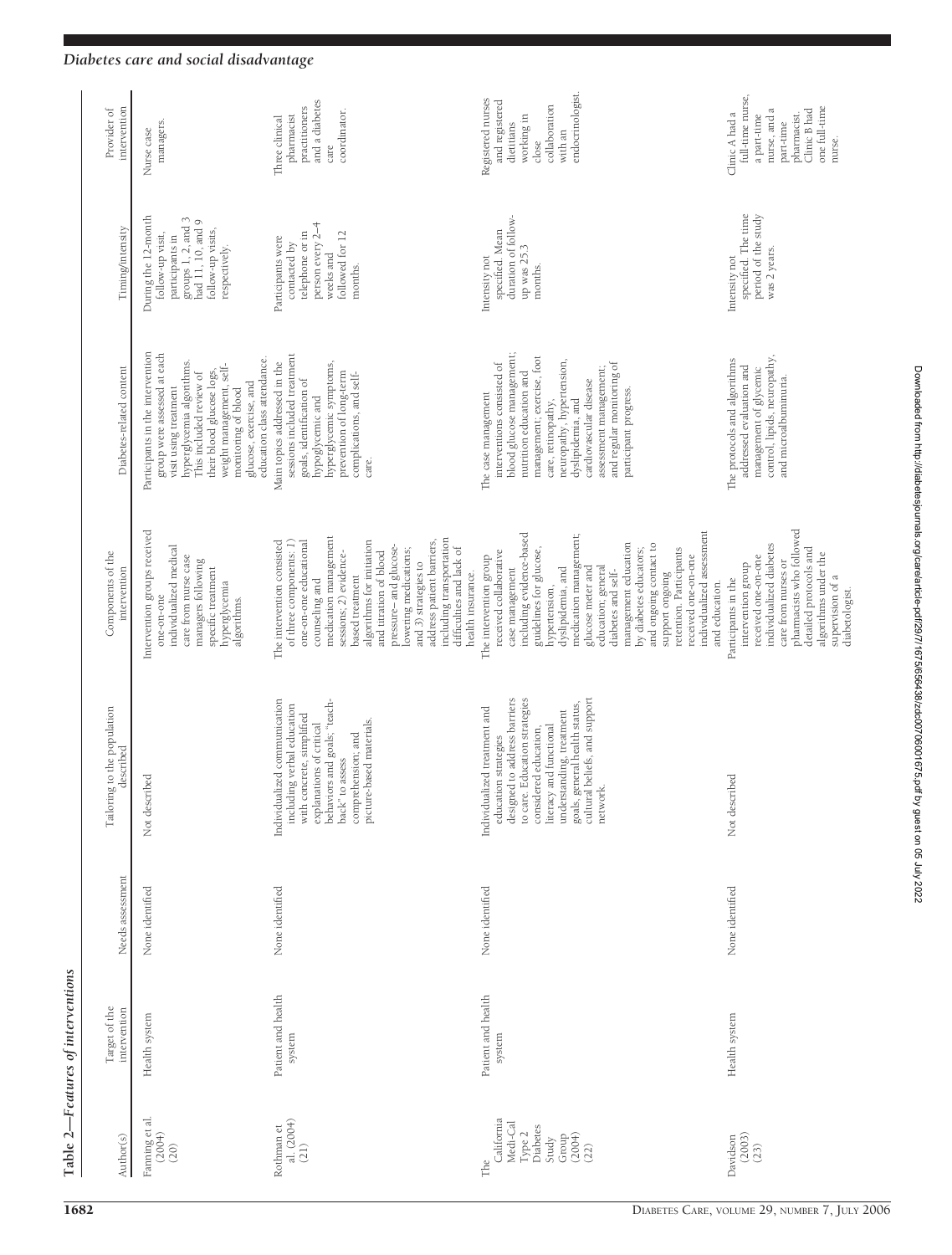| Physician                                                                                                                                                                                                                                                                                 | Nurse case manager and<br>community health<br>workers.                                                                                                                                                                                                                                                                | general internists, and<br>practitioners, two<br>Clinic was staffed by<br>practitioners.<br>three family<br>three nurse                                                                                                                                                                                                                        | Physician                                                                                                                                                                                                                                                                                                   | Continued on following page |
|-------------------------------------------------------------------------------------------------------------------------------------------------------------------------------------------------------------------------------------------------------------------------------------------|-----------------------------------------------------------------------------------------------------------------------------------------------------------------------------------------------------------------------------------------------------------------------------------------------------------------------|------------------------------------------------------------------------------------------------------------------------------------------------------------------------------------------------------------------------------------------------------------------------------------------------------------------------------------------------|-------------------------------------------------------------------------------------------------------------------------------------------------------------------------------------------------------------------------------------------------------------------------------------------------------------|-----------------------------|
| of follow-up was 1<br>specified. Length<br>Intensity not<br>month.                                                                                                                                                                                                                        | NCM and 62% of<br>visits over 2 years<br>visits were 45-60<br>had at least three<br>min long. A total<br>the CHW group<br>received at least<br>of 25% of the<br>one telephone<br>NCM and CHW<br>intervention.<br>participants<br>Half of                                                                              | a baseline and two<br>Study visits included<br>follow-up visits<br>scheduled 2-4<br>months apart.                                                                                                                                                                                                                                              | visit. Intensity was<br>Length of follow-<br>updated at each<br>not specified.<br>The form was<br>up was 15<br>months                                                                                                                                                                                       |                             |
| prompts of three process-of-<br>care measures for diabetes:<br>foot exams, urine protein,<br>The reminder card included<br>and lipid panel.                                                                                                                                               | Participants in the NCM group<br>recommendations, provided<br>behaviors, mobilized social<br>clinical practice guidelines.<br>received coordinated care<br>appointments, monitored<br>education, and provided<br>according to the ADA<br>The CHW scheduled<br>support, reinforced<br>physician feedback.<br>treatment | participant visit to assist in<br>results at the time of the<br>A rapid AIC test provided<br>treatment decisions.                                                                                                                                                                                                                              | glucose tests, frequency of<br>exercise, frequency of eye<br>medication taking, home<br>exam, and blood glucose<br>and A1C readings.<br>The THDR included                                                                                                                                                   |                             |
| cards to show to their provider<br>visit to prompt performance of<br>nonintervention group did not<br>receive reminders (usual care)<br>at their next regular medical<br>Participants in the intervention<br>sites were given reminder<br>three process measures of<br>diabetes care. The | clinical practice guidelines, 2)<br>CHW intervention, and 3)<br>NCM + CHW (combined<br>Intervention groups received<br>coordinated according to<br>usual care plus 1) NCM<br>intervention with care<br>team) intervention.                                                                                            | rapid-testing instrument (DCA<br>time of the visit, or a "routine"<br>revealed to the provider at the<br>had an A1C measured using a<br>revealed to the provider after<br>group, and A1C results were<br>During each visit, participants<br>randomized into a "rapid"<br>group, and results were<br>2000). Patients were<br>the patient visit. | take home where family could<br>communication tool. The tool<br>management and monitoring<br>was used during the medical<br>participants after the visit to<br>The THDR was designed as a<br>visit to discuss diabetes<br>help with the self-care<br>and was provided to<br>patient-physician<br>activities |                             |
| message was written in<br>developed at the fifth-<br>grade level, and the<br>English and also in<br>Reminder cards were<br>Spanish.                                                                                                                                                       | Not described                                                                                                                                                                                                                                                                                                         | Not described                                                                                                                                                                                                                                                                                                                                  | intervention tool focused<br>agree of acceptability of<br>emphasized achievable<br>and how these connect<br>Colors (e.g. red, green)<br>patient-specific actions<br>were used to indicate<br>The development of the<br>with clinical results.<br>communication to<br>on using visual<br>readings.           |                             |
| None identified                                                                                                                                                                                                                                                                           | None identified                                                                                                                                                                                                                                                                                                       | None identified                                                                                                                                                                                                                                                                                                                                | Input for design of the<br>nealth psychologist<br>workers, diabetes<br>physicians, social<br>obtained through<br>educators, and a<br>nurses, resident<br>meetings with<br>intervention<br>and staff                                                                                                         |                             |
| Provider                                                                                                                                                                                                                                                                                  | Patient and<br>system<br>health                                                                                                                                                                                                                                                                                       | system<br>Health                                                                                                                                                                                                                                                                                                                               | Patient                                                                                                                                                                                                                                                                                                     |                             |
| Echeverry et al.<br>(2003)(24)                                                                                                                                                                                                                                                            | Gary et al. (2003)<br>(25)                                                                                                                                                                                                                                                                                            | (2003)(26)<br>Miller et al.                                                                                                                                                                                                                                                                                                                    | Chapin, Williams,<br>(2003) (27)<br>and Adair                                                                                                                                                                                                                                                               |                             |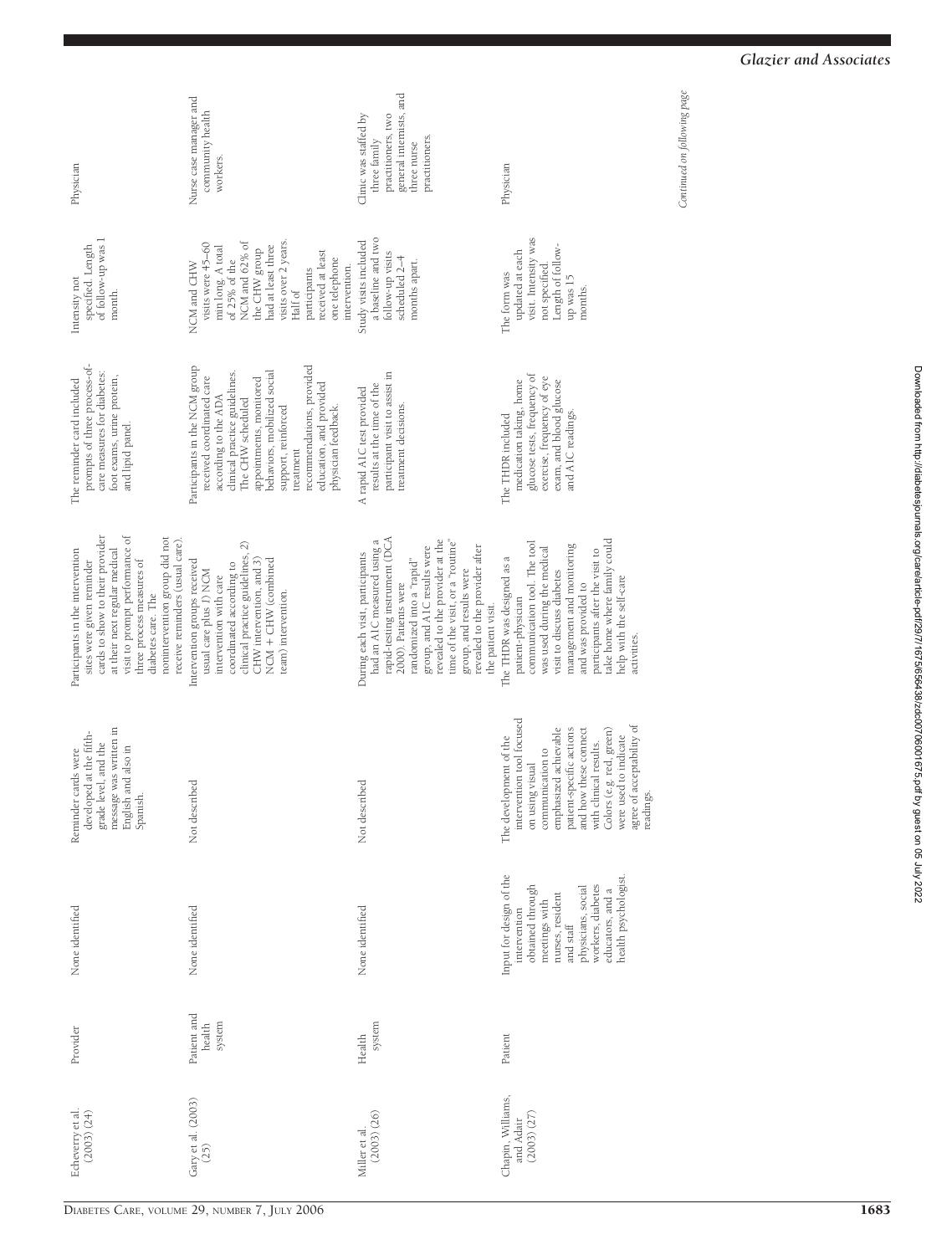# ${\rm Table}~2{\rm--}Continued$ **Table 2—***Continued*

| Provider of intervention                    | Group visits were co-led<br>and a diabetes nurse<br>medicine physician<br>by an internal<br>educator.                                                                                                                                                                                                                                   | community workers.<br>American nurses,<br>Bilingual Mexican-<br>dieticians, and                                                                                                                                                                                                                                                                                                                                                                                                                                            | facilitation by diabetes<br>Clinic-based counseling<br>counselors who were<br>women with type 2<br>advisors and peer<br>African-American<br>by a nutritionist.<br>Community<br>diabetes                                                                                                                                                                                                                                                                                                 | Pharmacists                                                                                                                                    |
|---------------------------------------------|-----------------------------------------------------------------------------------------------------------------------------------------------------------------------------------------------------------------------------------------------------------------------------------------------------------------------------------------|----------------------------------------------------------------------------------------------------------------------------------------------------------------------------------------------------------------------------------------------------------------------------------------------------------------------------------------------------------------------------------------------------------------------------------------------------------------------------------------------------------------------------|-----------------------------------------------------------------------------------------------------------------------------------------------------------------------------------------------------------------------------------------------------------------------------------------------------------------------------------------------------------------------------------------------------------------------------------------------------------------------------------------|------------------------------------------------------------------------------------------------------------------------------------------------|
| Timing/intensity                            | Two-hour group<br>visits monthly for<br>6 months.                                                                                                                                                                                                                                                                                       | sessions weekly for<br>Twelve 2-h education<br>3 months. Support<br>included 6 months<br>of biweekly and 3<br>support sessions.<br>group sessions<br>monthly 3-h<br>months of                                                                                                                                                                                                                                                                                                                                              | group sessions and<br>group A continued<br>counseling visits at<br>to receive monthly<br>months, groups A<br>educator. During<br>calls from a peer<br>and 4. Group A<br>monthly phone<br>months 1, 2, 3,<br>During the first 6<br>and B received<br>month period<br>the second 6-<br>received two<br>phone calls.<br>individual                                                                                                                                                         | month period and<br>A total of 15.5 visits<br>group over a 12-<br>8.8 visits among<br>control subjects.<br>experimental<br>in the              |
| Diabetes-related content                    | nutrition, exercise, sick day<br>discussed during the group<br>The educational components<br>management, and stress<br>visit included a health-<br>related topic such as<br>management.                                                                                                                                                 | self-care topics. The goals of<br>glucose, exercise, and other<br>the support group sessions<br>were to promote behavior<br>provided opportunities to<br>changes through informal<br>solving, and preparation<br>included nutrition, self-<br>discuss problems with<br>monitoring of blood<br>discussion, problem<br>demonstrations and<br>The education session<br>managing diabetes.                                                                                                                                     | distribution of carbohydrate<br>and saturated fat intake and<br>increase moderate-intensity<br>care education component<br>cumulative total of 30 min<br>addressing various aspects<br>designed to decrease total<br>The community component<br>consisted of 1) a physical<br>component developed to<br>intake, and 3) a diabetes<br>to improve control and<br>education component<br>physical activity to a<br>per day, 2) a dietary<br>of diabetes self-care.<br>activity education   | evaluation and management<br>The algorithms addressed<br>of glycemic and lipid<br>control.                                                     |
| Components of the intervention              | participants received didactic<br>consultations with the health<br>scheduled visits or if specific<br>individualized assessment of<br>accommodated in the group<br>medical needs could not be<br>care providers if patients<br>needed care in between<br>needs, and one-on-one<br>During the group visit,<br>group education,<br>visit. | care centers, and health clinics.<br>The intervention included weekly<br>used videotapes and hands on<br>education group sessions and<br>grocery store). Social support<br>churches, county agricultural<br>experience (e.g. visits to local<br>participants, the intervention<br>members and friends, group<br>was fostered through family<br>extension offices, adult day<br>predominantly in Spanish,<br>sessions in local schools,<br>biweekly support group<br>team, and community<br>Education sessions,<br>workers. | Group B received individual<br>group sessions and monthly<br>physical activity assessment<br>tailoring of lifestyle change.<br>counseling visits. Group C<br>educator. The community<br>counseling visits and two<br>that facilitated individual<br>Group A received clinic and<br>community intervention<br>phone calls from a peer<br>were mailed pamphlets<br>component included a<br>published by the ADA.<br>including individual                                                  | detailed algorithm written by a<br>Diabetes care in the experimental<br>pharmacists who followed a<br>group was delivered by<br>diabetologist. |
| to the population<br>described<br>Tailoring | developed to deliver health<br>ic intervention was<br>alternative to brief one-on-<br>multidisciplinary team, to<br>information efficiently to<br>opportunities, and as an<br>provide socialization<br>one physician visits.<br>patients by a<br>This specifi                                                                           | videotapes with community<br>consistent with population<br>obtain family support and<br>intervention was designed<br>promote problem solving,<br>The intervention employed<br>to be community based,<br>leaders, and focused on<br>provide feedback, and<br>bilingual health care<br>providers from the<br>recommendations<br>community, used<br>preferences. The<br>involvement.                                                                                                                                          | level, used illustrations, and<br>community component was<br>cultural relevance as well as<br>The intervention was based on<br>materials were developed at<br>behavior change theory and<br>tailoring of lifestyle change<br>to provide social support,<br>included individualized<br>the fifth- or sixth-grade<br>recommendations were<br>designed to improve<br>advice. Educational<br>achievable steps. A<br>broken into small<br>behavior change<br>reinforcement.<br>feedback, and | Not described                                                                                                                                  |
| Needs assessment                            | None identified                                                                                                                                                                                                                                                                                                                         | measures validated;<br>patients; materials<br>and intervention<br>community, and<br>pilot tested. (37)<br>including focus<br>designed and<br>language and<br>effectiveness<br>groups with<br>adapted for<br>assessment<br>Formal needs<br>providers,<br>culture;                                                                                                                                                                                                                                                           | Additional six focus<br>psychosocial issues,<br>women to explore<br>African-American<br>diabetes advisor.<br>Needs assessment<br>pretesting (38).<br>using 11 focus<br>diet, physical<br>groups with<br>community<br>and role of<br>groups for<br>activity,                                                                                                                                                                                                                             | None identified                                                                                                                                |
| Target of the<br>intervention               | Patient                                                                                                                                                                                                                                                                                                                                 | Patient                                                                                                                                                                                                                                                                                                                                                                                                                                                                                                                    | Patient                                                                                                                                                                                                                                                                                                                                                                                                                                                                                 | system<br>Health                                                                                                                               |
| Author(s)                                   | (2003)(28)<br>Clancy et al.                                                                                                                                                                                                                                                                                                             | (2002) (29)<br>Brown et al.                                                                                                                                                                                                                                                                                                                                                                                                                                                                                                | Keyserling et al.<br>(2002) (30)                                                                                                                                                                                                                                                                                                                                                                                                                                                        | (2000) (31)<br>Davidson et al.                                                                                                                 |

# *Diabetes care and social disadvantage*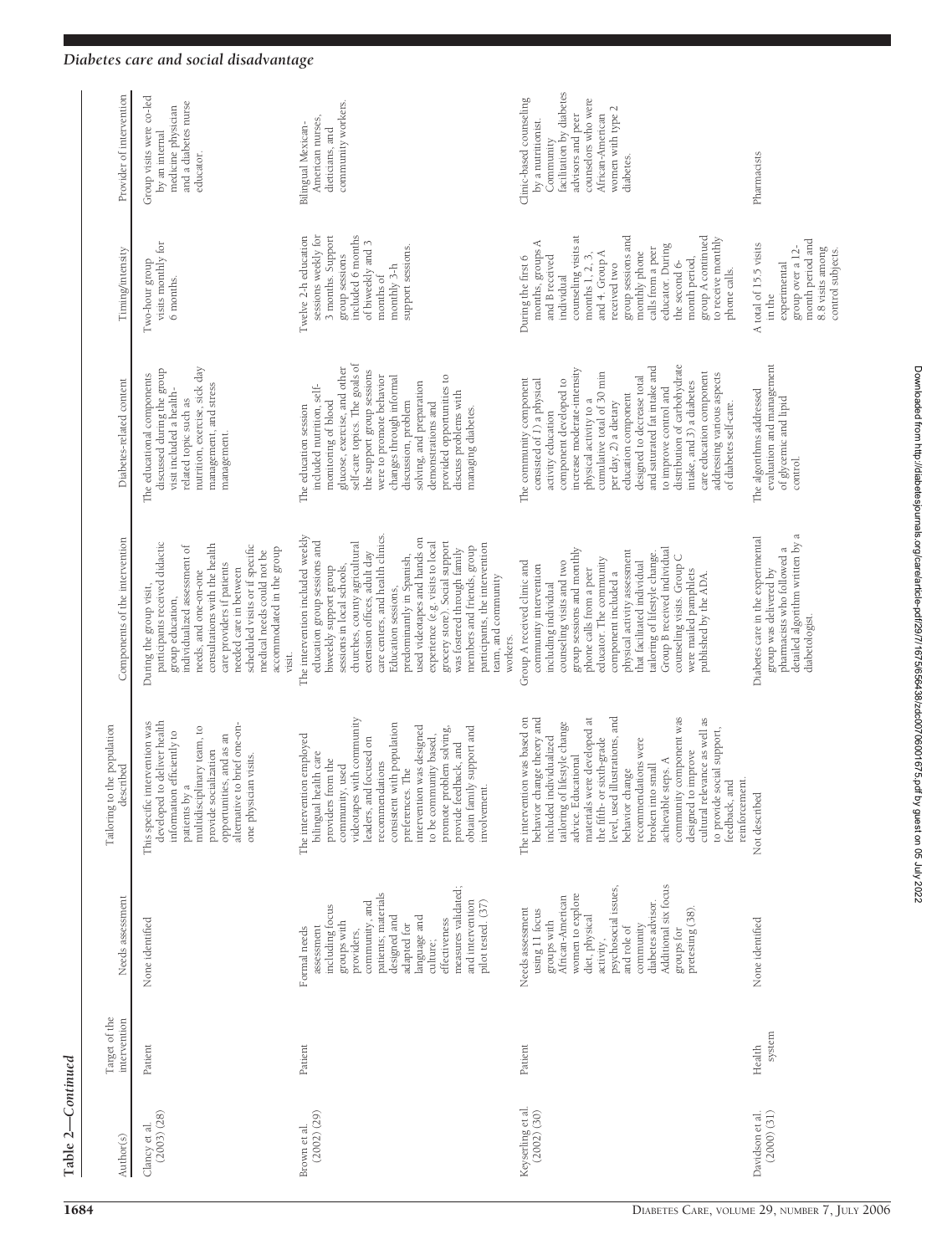| Health educator                                                                                                                                                                                                                                                                                                                                                                                                                                        | exercise physiologist, both<br>Registered dietitian and<br>African American.                                                                                                                                                                                                                                                                                                                                                                                                                    | Two Mexican-American<br>bilingual nurses                                                                                                                                                                                                                      | education assistants, and 48<br>A health educator, 2 health<br>Zuni Indians trained in<br>exercise and group<br>leadership.                                                                                 | Nurse clinician, trained in<br>diabetes education                                                                                                                                                                                                                                                                                                                                                              |                                                                   |
|--------------------------------------------------------------------------------------------------------------------------------------------------------------------------------------------------------------------------------------------------------------------------------------------------------------------------------------------------------------------------------------------------------------------------------------------------------|-------------------------------------------------------------------------------------------------------------------------------------------------------------------------------------------------------------------------------------------------------------------------------------------------------------------------------------------------------------------------------------------------------------------------------------------------------------------------------------------------|---------------------------------------------------------------------------------------------------------------------------------------------------------------------------------------------------------------------------------------------------------------|-------------------------------------------------------------------------------------------------------------------------------------------------------------------------------------------------------------|----------------------------------------------------------------------------------------------------------------------------------------------------------------------------------------------------------------------------------------------------------------------------------------------------------------------------------------------------------------------------------------------------------------|-------------------------------------------------------------------|
| the median time spent per<br>phone calls was four, and<br>The median number of<br>person was 53 min.                                                                                                                                                                                                                                                                                                                                                   | A total of 12 weekly sessions<br>biweekly group sessions<br>in the second 6 months.<br>months followed by 6<br>exercise for the first 6<br>followed by 0.5 h of<br>of 1 h of education                                                                                                                                                                                                                                                                                                          | 2-h education sessions for<br>Participants received weekly<br>sessions were conducted<br>8 weeks. Follow-up<br>at 10 and 14 weeks.                                                                                                                            | 37 weeks, with a mean of<br>day, five times per week.<br>program attendance was<br>offered several times a<br>The mean duration of<br>1.7 sessions per week<br>One-hour sessions were<br>$(range 1 - 102).$ | Group 1 had a 0.5-h session<br>Group 2 had a 1-h initial<br>session then monthly 0.5<br>monthly for 6 months.<br>h sessions.                                                                                                                                                                                                                                                                                   |                                                                   |
| retinopathy, what you can do about<br>motivation for the yearly eye exam.<br>examination. The videotape used<br>encouraged yearly dilated eye<br>emotional appeals to increase<br>The booklet addressed diabetic<br>diabetic retinopathy, and                                                                                                                                                                                                          | selection in restaurants, and creative<br>consisted of a 5-min warm-up, 20<br>min of low impact aerobic activity<br>reading, recipe modification, food<br>cooking. The exercise component<br>controlling or avoiding triggers to<br>behavioral component included<br>Nutrition education included meal<br>planning, food shopping, label<br>strategies such as goal setting,<br>and a 5-min cool down. The<br>eat, and portion control.                                                         | they related to self-care and diabetes<br>eye care, oral health, and kidney as<br>hypertension, nutrition, foot care,<br>Education session topics were<br>complications.                                                                                      | One-hour aerobic exercise session.                                                                                                                                                                          | complications, and urine testing and<br>diabetes, diet, and urine testing and<br>covering basic concepts of diabetes,<br>subsequent sessions that had open<br>one addressing a physical exercise<br>program. Group 2 included a first<br>discussion for weight and blood<br>focusing on dietary habits, two<br>Group 1 included three sessions<br>glucose feedback monitoring.<br>session covering concepts of |                                                                   |
| literacy, nine-page color booklet; a<br>motivational videotape; and one-<br>determined necessary, participants<br>practical strategies for overcoming<br>on-one semistructured telephone<br>The booklet and videotape were<br>mailed to participants. If during<br>follow-up telephone calls it was<br>mailings of tip sheets provided<br>The intervention included a low-<br>received individually tailored<br>education and counseling.<br>barriers. | diet; individualized evaluation and<br>participants) providing nutrition<br>individualized weight reduction<br>group education sessions (8-10<br>monitoring. Verbal and written<br>exercise prescription; and food<br>Intervention participants received<br>feedback was provided for the<br>and exercise diaries for self-<br>education and exercise; an<br>food and exercise diaries                                                                                                          | videotape and incorporated group<br>local community setting. Sessions<br>were delivered didactically with a<br>groups of 8-10 participants in a<br>The intervention group received<br>education weekly sessions in<br>discussions.                            | Community-based program offering<br>group aerobic exercise sessions<br>(15-50 participants/session).                                                                                                        | personalized goal setting. Group 2<br>(three to five participants) using a<br>received monthly group sessions<br>(three to five participants) with<br>discussion. Group 3 received a<br>standardized videotape lesson,<br>Group 1 received group sessions<br>didactic education and open<br>printed materials, and<br>single didactic lecture.                                                                 | NCM, nurse case manager; THDR, Take-Home Diabetes Record          |
| Not described                                                                                                                                                                                                                                                                                                                                                                                                                                          | The intervention was designed<br>limited number of concepts<br>at each session; and the use<br>for older African-American<br>$\overline{\mathrm{d}}$<br>E.<br>Guidance about food and<br>individuals, families, and<br>recipes was based on the<br>adults including the use<br>large-print, easy-to-read<br>flavorings characteristic<br>materials; a focus on a<br>of materials depicting<br>community settings.<br>types of foods and<br>African-American<br>African-American<br>communities. | developed abstraction skills<br>and with low literacy rates.<br>English and Spanish using<br>drama and were designed<br>the format of a television<br>to be culturally sensitive<br>populations with poorly<br>Videos were developed in<br>and appropriate to | Not described                                                                                                                                                                                               | intervention were written at<br>a fourth- to sixth-grade<br>Materials used in the<br>educational level.                                                                                                                                                                                                                                                                                                        | ADA, American Diabetes Association; CHW, community health worker; |
| None identified                                                                                                                                                                                                                                                                                                                                                                                                                                        | None identified                                                                                                                                                                                                                                                                                                                                                                                                                                                                                 | None identified                                                                                                                                                                                                                                               | None identified                                                                                                                                                                                             | None identified                                                                                                                                                                                                                                                                                                                                                                                                |                                                                   |
| Patient                                                                                                                                                                                                                                                                                                                                                                                                                                                | Patient                                                                                                                                                                                                                                                                                                                                                                                                                                                                                         | Patient                                                                                                                                                                                                                                                       | Patient                                                                                                                                                                                                     | Patient                                                                                                                                                                                                                                                                                                                                                                                                        |                                                                   |
| Basch et al.<br>(1999)<br>(32)                                                                                                                                                                                                                                                                                                                                                                                                                         | Agurs-Collins<br>(1997)<br>et al.<br>(33)                                                                                                                                                                                                                                                                                                                                                                                                                                                       | Elshaw et al.<br>(1994)<br>(34)                                                                                                                                                                                                                               | Heath et al.<br>(1987)<br>(35)                                                                                                                                                                              | Mulrow et al.<br>(1987)<br>(36)                                                                                                                                                                                                                                                                                                                                                                                |                                                                   |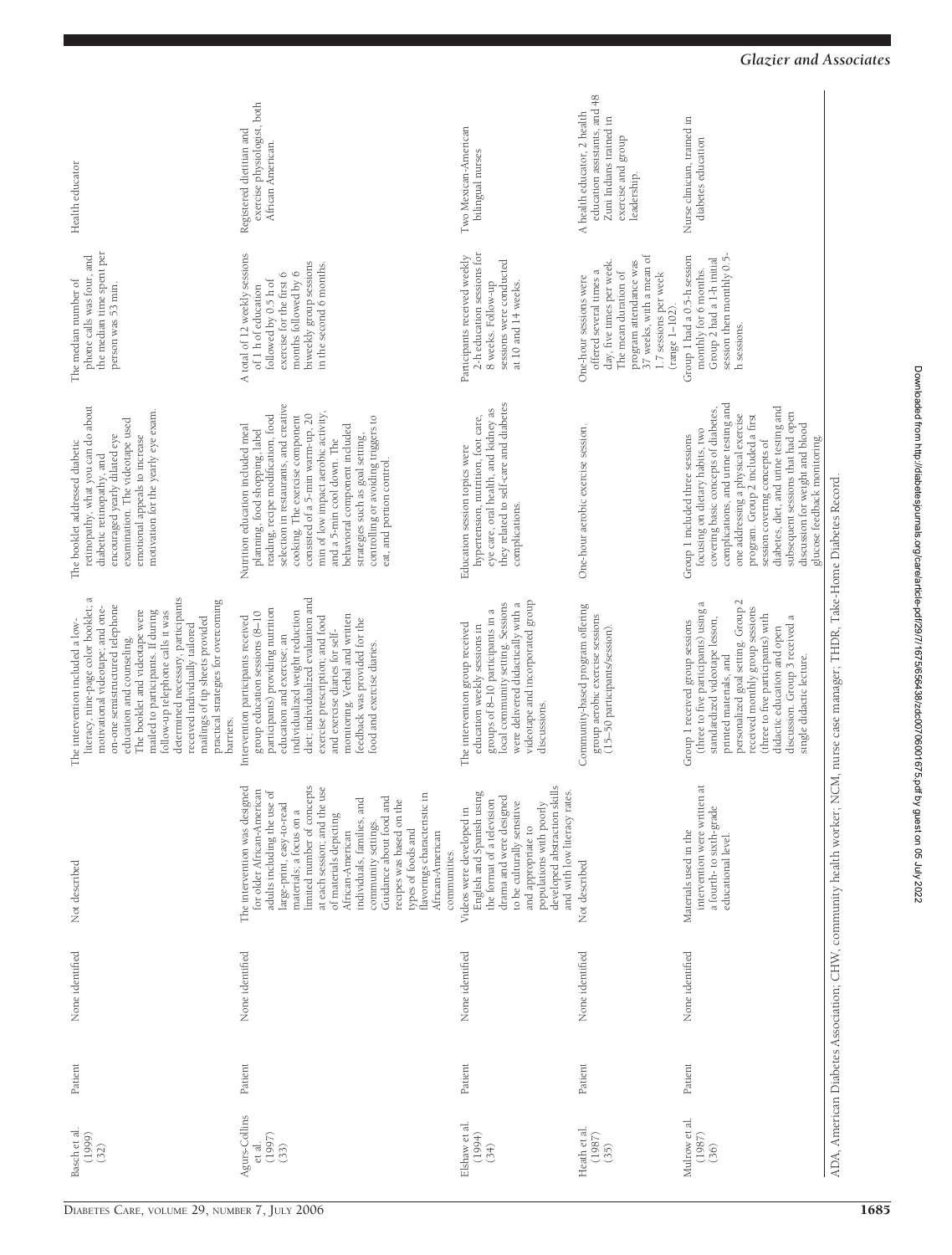| į<br><b>Contract Contract</b><br>i |
|------------------------------------|
| is case<br>1987.07.2019            |
| ١                                  |
| くちょうこう こうき                         |
| I<br>١                             |
|                                    |

| feature<br>With<br>$\circ$<br>$80$<br>$\infty$<br>75<br>$\rm 80$<br>100<br>64<br>$\overline{7}1$<br>67<br>67<br>$(\%)$<br>participants<br>Number of<br>studied<br>3,519<br>2,036<br>2,532<br>579<br>3,189<br>427<br>937<br>967<br>722<br>1,981<br>70.5 (12/17) (21, 22, 25, 27 - 30, 32 - 36)<br>53 (9/17) (21,22,24,29,30,32-34,36)<br>82 (14/17) (20-23, 25-31, 33, 34, 36)<br>59 (10/17) (20,22-28,30,31)<br>41 (7/17) (20-23, 25, 26, 31)<br>29 (5/17) (22,29,30,33,34)<br>29 (5/17) (25,29,30,32,35)<br>23.5 (4/17) (29,32,34,35)<br>Feature prevalence (%)<br>18 (3/17) (27,29,30)<br>6(1/17)(24)<br>Community educator/ layperson led: delivered by a layperson trained to deliver the<br>System: intervention targets information systems, access to care, and/or health care<br>Patient: intervention targets knowledge, skills, attitudes, and behaviors of patients<br>Language or literacy tailoring: intervention is tailored to the specific populations'<br>Community based: delivered outside of the health care setting (e.g. local church)<br>Needs assessment: intervention is designed based on an assessment of patient's<br>Provider: intervention targets the knowledge, skills, attitudes, and behaviors of<br>Cultural tailoring: intervention is tailored to the specific populations' culture<br>Primary care: delivered in the primary care system (e.g. family practice)<br>Health care provider: delivered by a licensed health care provider<br>How the intervention is designed<br>Who delivered the intervention<br>language or literacy level<br>Setting of the intervention<br>Target of the intervention<br>provider roles<br>intervention<br>providers<br>needs<br>Feature | Without<br>feature<br>$\circledast$<br>$\odot$<br>8<br>69<br>63<br>$58$<br>57<br>67<br>58<br>$\overline{z}$<br>62<br>64<br>$\overline{+}$ | difference<br>$13*$<br>$-69*$<br>$43*$<br>$\tilde{\tilde{c}}$<br>Rate<br>$\sim$ 0<br>29<br>$(\%)$<br>4<br>22<br>$\tilde{ }$<br>$\frac{1}{1}$<br>22 |
|-----------------------------------------------------------------------------------------------------------------------------------------------------------------------------------------------------------------------------------------------------------------------------------------------------------------------------------------------------------------------------------------------------------------------------------------------------------------------------------------------------------------------------------------------------------------------------------------------------------------------------------------------------------------------------------------------------------------------------------------------------------------------------------------------------------------------------------------------------------------------------------------------------------------------------------------------------------------------------------------------------------------------------------------------------------------------------------------------------------------------------------------------------------------------------------------------------------------------------------------------------------------------------------------------------------------------------------------------------------------------------------------------------------------------------------------------------------------------------------------------------------------------------------------------------------------------------------------------------------------------------------------------------------------------------------------------------------------|-------------------------------------------------------------------------------------------------------------------------------------------|----------------------------------------------------------------------------------------------------------------------------------------------------|
|                                                                                                                                                                                                                                                                                                                                                                                                                                                                                                                                                                                                                                                                                                                                                                                                                                                                                                                                                                                                                                                                                                                                                                                                                                                                                                                                                                                                                                                                                                                                                                                                                                                                                                                 |                                                                                                                                           |                                                                                                                                                    |
|                                                                                                                                                                                                                                                                                                                                                                                                                                                                                                                                                                                                                                                                                                                                                                                                                                                                                                                                                                                                                                                                                                                                                                                                                                                                                                                                                                                                                                                                                                                                                                                                                                                                                                                 |                                                                                                                                           |                                                                                                                                                    |
|                                                                                                                                                                                                                                                                                                                                                                                                                                                                                                                                                                                                                                                                                                                                                                                                                                                                                                                                                                                                                                                                                                                                                                                                                                                                                                                                                                                                                                                                                                                                                                                                                                                                                                                 |                                                                                                                                           |                                                                                                                                                    |
|                                                                                                                                                                                                                                                                                                                                                                                                                                                                                                                                                                                                                                                                                                                                                                                                                                                                                                                                                                                                                                                                                                                                                                                                                                                                                                                                                                                                                                                                                                                                                                                                                                                                                                                 |                                                                                                                                           |                                                                                                                                                    |
|                                                                                                                                                                                                                                                                                                                                                                                                                                                                                                                                                                                                                                                                                                                                                                                                                                                                                                                                                                                                                                                                                                                                                                                                                                                                                                                                                                                                                                                                                                                                                                                                                                                                                                                 |                                                                                                                                           |                                                                                                                                                    |
|                                                                                                                                                                                                                                                                                                                                                                                                                                                                                                                                                                                                                                                                                                                                                                                                                                                                                                                                                                                                                                                                                                                                                                                                                                                                                                                                                                                                                                                                                                                                                                                                                                                                                                                 |                                                                                                                                           |                                                                                                                                                    |
|                                                                                                                                                                                                                                                                                                                                                                                                                                                                                                                                                                                                                                                                                                                                                                                                                                                                                                                                                                                                                                                                                                                                                                                                                                                                                                                                                                                                                                                                                                                                                                                                                                                                                                                 |                                                                                                                                           |                                                                                                                                                    |
|                                                                                                                                                                                                                                                                                                                                                                                                                                                                                                                                                                                                                                                                                                                                                                                                                                                                                                                                                                                                                                                                                                                                                                                                                                                                                                                                                                                                                                                                                                                                                                                                                                                                                                                 |                                                                                                                                           |                                                                                                                                                    |
|                                                                                                                                                                                                                                                                                                                                                                                                                                                                                                                                                                                                                                                                                                                                                                                                                                                                                                                                                                                                                                                                                                                                                                                                                                                                                                                                                                                                                                                                                                                                                                                                                                                                                                                 |                                                                                                                                           |                                                                                                                                                    |
|                                                                                                                                                                                                                                                                                                                                                                                                                                                                                                                                                                                                                                                                                                                                                                                                                                                                                                                                                                                                                                                                                                                                                                                                                                                                                                                                                                                                                                                                                                                                                                                                                                                                                                                 |                                                                                                                                           |                                                                                                                                                    |
|                                                                                                                                                                                                                                                                                                                                                                                                                                                                                                                                                                                                                                                                                                                                                                                                                                                                                                                                                                                                                                                                                                                                                                                                                                                                                                                                                                                                                                                                                                                                                                                                                                                                                                                 |                                                                                                                                           |                                                                                                                                                    |
| 67<br>401<br>18 (3/17) (21,33,36)<br>Hospital based: delivered in a clinic affiliated with a hospital<br>How the intervention was delivered                                                                                                                                                                                                                                                                                                                                                                                                                                                                                                                                                                                                                                                                                                                                                                                                                                                                                                                                                                                                                                                                                                                                                                                                                                                                                                                                                                                                                                                                                                                                                                     |                                                                                                                                           |                                                                                                                                                    |
| 69<br>3,750<br>76 (13/17) (20-28,30-33)<br>Individual: intervention is delivered individually, one on one                                                                                                                                                                                                                                                                                                                                                                                                                                                                                                                                                                                                                                                                                                                                                                                                                                                                                                                                                                                                                                                                                                                                                                                                                                                                                                                                                                                                                                                                                                                                                                                                       |                                                                                                                                           |                                                                                                                                                    |
| 69<br>3,570<br>76 (13/17) (20-28,30-33)<br>Individualized assessment: patient is assessed individually and intervention is<br>tailored to the assessment                                                                                                                                                                                                                                                                                                                                                                                                                                                                                                                                                                                                                                                                                                                                                                                                                                                                                                                                                                                                                                                                                                                                                                                                                                                                                                                                                                                                                                                                                                                                                        | 50                                                                                                                                        | 19                                                                                                                                                 |
| $\rm 80$<br>2,084<br>59 (10/17) (20-22, 25, 27-30, 32, 33)<br>Reassessment/reintervention: patient attends follow-up visit for reassessment and<br>further education or management                                                                                                                                                                                                                                                                                                                                                                                                                                                                                                                                                                                                                                                                                                                                                                                                                                                                                                                                                                                                                                                                                                                                                                                                                                                                                                                                                                                                                                                                                                                              | $\frac{1}{4}$                                                                                                                             | 57                                                                                                                                                 |
| 57<br>1,226<br>41 (7/17) (28-30, 32-36)<br>Group: intervention is delivered to a group of patients                                                                                                                                                                                                                                                                                                                                                                                                                                                                                                                                                                                                                                                                                                                                                                                                                                                                                                                                                                                                                                                                                                                                                                                                                                                                                                                                                                                                                                                                                                                                                                                                              | $\approx$                                                                                                                                 | $-13$                                                                                                                                              |
| 43<br>1,054<br>41 (7/17) (21,25,28,32-34,36)<br>Diabetes education: intervention is aimed at patient's diabetes knowledge for<br>specific diabetes management topics                                                                                                                                                                                                                                                                                                                                                                                                                                                                                                                                                                                                                                                                                                                                                                                                                                                                                                                                                                                                                                                                                                                                                                                                                                                                                                                                                                                                                                                                                                                                            | $80\,$                                                                                                                                    | $-37$                                                                                                                                              |
| $83$<br>1,935<br>35 (6/17) (20-23,25,31)<br>Use of treatment algorithms: use of a predefined treatment algorithm or clinical<br>guidelines (e.g. cholesterol, diabetes)                                                                                                                                                                                                                                                                                                                                                                                                                                                                                                                                                                                                                                                                                                                                                                                                                                                                                                                                                                                                                                                                                                                                                                                                                                                                                                                                                                                                                                                                                                                                         | 54                                                                                                                                        | 29                                                                                                                                                 |
| $\sqrt{4}$<br>660<br>29 (5/17) (28,29,33,34,36)<br>Didactic teaching: education provided was delivered mainly by lectures                                                                                                                                                                                                                                                                                                                                                                                                                                                                                                                                                                                                                                                                                                                                                                                                                                                                                                                                                                                                                                                                                                                                                                                                                                                                                                                                                                                                                                                                                                                                                                                       | 75                                                                                                                                        | $-35$                                                                                                                                              |
| $100\,$<br>729<br>29 (5/17) (27,29,30,33,35)<br>Behavioral: focuses on behavior-related tasks (e.g. exercise, diet) using behavior-<br>based interventions                                                                                                                                                                                                                                                                                                                                                                                                                                                                                                                                                                                                                                                                                                                                                                                                                                                                                                                                                                                                                                                                                                                                                                                                                                                                                                                                                                                                                                                                                                                                                      | $50\,$                                                                                                                                    | $\tilde{5}0$                                                                                                                                       |
| 80<br>950<br>29 (5/17) (20,25,27,29,33)<br>Feedback: intervention provides specific feedback to patients on their diabetes                                                                                                                                                                                                                                                                                                                                                                                                                                                                                                                                                                                                                                                                                                                                                                                                                                                                                                                                                                                                                                                                                                                                                                                                                                                                                                                                                                                                                                                                                                                                                                                      | 58                                                                                                                                        | 22                                                                                                                                                 |
| $\tilde{D}$<br>540<br>23.5 (4/17) (29,33,34,36)<br>Interactive/discussion: education provided was delivered mainly by an interactive<br>control or performance                                                                                                                                                                                                                                                                                                                                                                                                                                                                                                                                                                                                                                                                                                                                                                                                                                                                                                                                                                                                                                                                                                                                                                                                                                                                                                                                                                                                                                                                                                                                                  | 69                                                                                                                                        | $-19*$                                                                                                                                             |
| format                                                                                                                                                                                                                                                                                                                                                                                                                                                                                                                                                                                                                                                                                                                                                                                                                                                                                                                                                                                                                                                                                                                                                                                                                                                                                                                                                                                                                                                                                                                                                                                                                                                                                                          |                                                                                                                                           |                                                                                                                                                    |
| $100\,$<br>769<br>18 (3/17) (22,29,30)<br>Self-management education: comprehensive education that focuses on developing<br>diabetes knowledge and patients' ability to self-manage their diabetes                                                                                                                                                                                                                                                                                                                                                                                                                                                                                                                                                                                                                                                                                                                                                                                                                                                                                                                                                                                                                                                                                                                                                                                                                                                                                                                                                                                                                                                                                                               | 57                                                                                                                                        | $43*$                                                                                                                                              |
| 100<br>596<br>18 (3/17) (29,32,33)<br>Problem solving: development of patient's problem-solving skills required to<br>manage their diabetes                                                                                                                                                                                                                                                                                                                                                                                                                                                                                                                                                                                                                                                                                                                                                                                                                                                                                                                                                                                                                                                                                                                                                                                                                                                                                                                                                                                                                                                                                                                                                                     | 57                                                                                                                                        | $43*$                                                                                                                                              |
| 100<br>379<br>12 (2/17) (27,29)<br>Family support: intervention encourages family members to get involved in<br>attending the session                                                                                                                                                                                                                                                                                                                                                                                                                                                                                                                                                                                                                                                                                                                                                                                                                                                                                                                                                                                                                                                                                                                                                                                                                                                                                                                                                                                                                                                                                                                                                                           | $\infty$                                                                                                                                  | $^{*}$                                                                                                                                             |
| Intensity of the intervention                                                                                                                                                                                                                                                                                                                                                                                                                                                                                                                                                                                                                                                                                                                                                                                                                                                                                                                                                                                                                                                                                                                                                                                                                                                                                                                                                                                                                                                                                                                                                                                                                                                                                   |                                                                                                                                           |                                                                                                                                                    |
| F9<br>87<br>3,184<br>82 (14/17) (20-23, 25, 27-33, 35, 36)<br>Long duration: intervention is delivered over $\geq$ 6 months                                                                                                                                                                                                                                                                                                                                                                                                                                                                                                                                                                                                                                                                                                                                                                                                                                                                                                                                                                                                                                                                                                                                                                                                                                                                                                                                                                                                                                                                                                                                                                                     | $rac{4}{4}$<br>$\circ$                                                                                                                    | 79<br>$\ddot{+}$                                                                                                                                   |
| 1,462<br>$47(8/17)(20,21,29-31,33-35)$<br>*Rate difference should be interpreted carefully due to low number of studies examined<br>High intensity: the patient is in direct contact with the intervention >10 times                                                                                                                                                                                                                                                                                                                                                                                                                                                                                                                                                                                                                                                                                                                                                                                                                                                                                                                                                                                                                                                                                                                                                                                                                                                                                                                                                                                                                                                                                            |                                                                                                                                           |                                                                                                                                                    |

Downloaded from http://diabetesjournals.org/care/article-pdf/29/7/1675/656438/zdc00706001675.pdf by guest on 05 July 2022 Downloaded from http://diabetesjournals.org/care/article-pdf/29/7/1675/656438/zdc00706001675.pdf by guest on 05 July 2022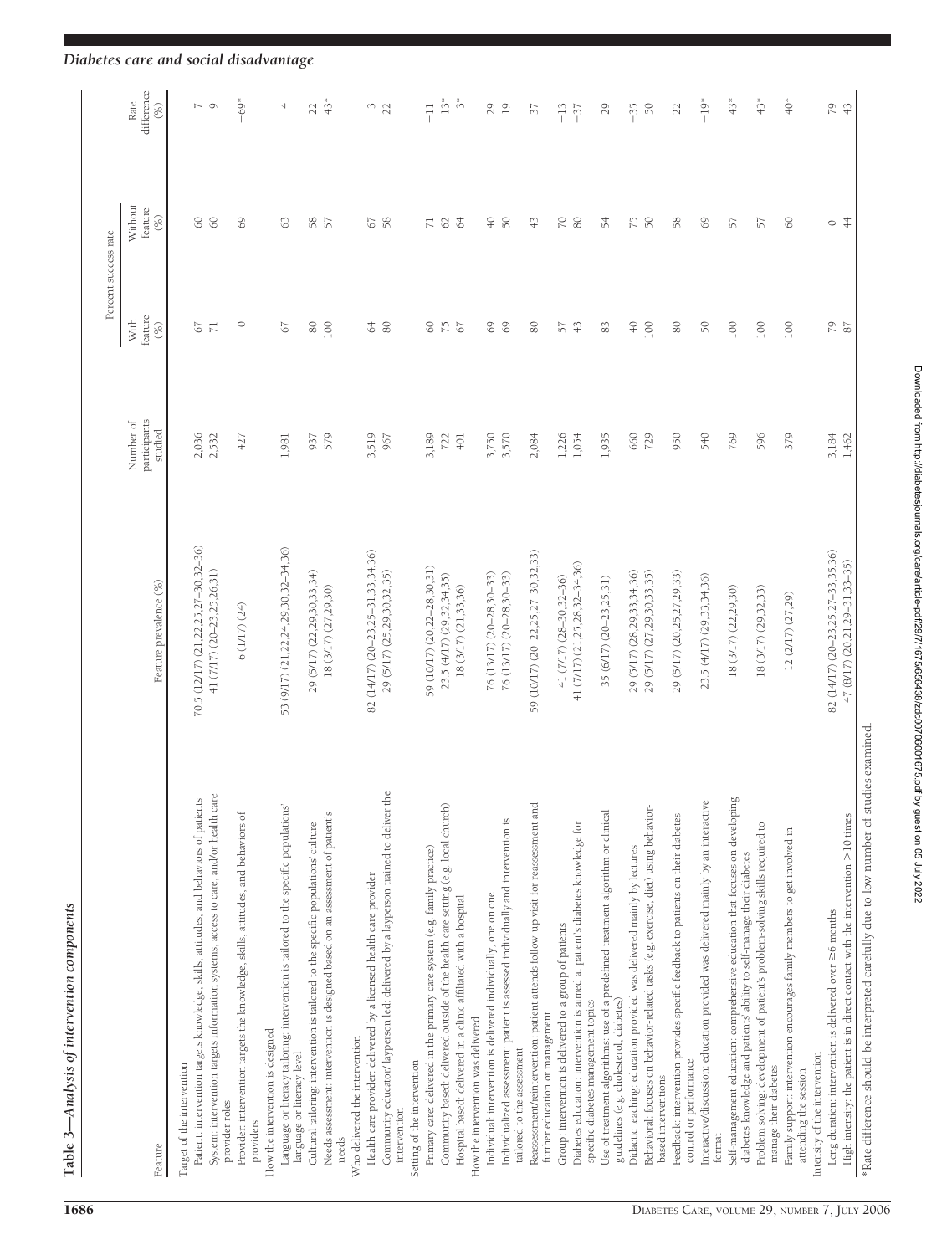their training, supervision, and support. Finally, successful interventions may require multiple contacts over a prolonged period of time.

Are such interventions affordable? Many of the resources needed for such community-oriented behaviorally mediated and intensive interventions are "up front," including intervention design and recruiting and training community-based educators. Ongoing costs will mostly relate to multiple one-on-one sessions. The disadvantaged populations included in this study have significantly higher rates of diabetes complications, health services use, and poor control. A 1% drop in A1C has been associated with a 10% reduction in diabetes-related deaths and a 25% reduction in microvascular end points (39). Interventions targeting glucose, blood pressure, and lipid control simultaneously have the potential for up to 50% reductions in cardiovascular events and risk of microvascular complications (40). Reductions of 1% in A1C were achieved in several of the successful interventions included in this review, as were substantial improvements in blood pressure and lipids, so it is reasonable to expect major impacts on morbidity, mortality, and health services use from interventions such as these.

Our findings were less clear in several areas. Due to the small number of studies included and inconclusive results, it was not possible to clearly identify whether patient, provider, system-level interventions, or combinations of these are most effective. The results also did not point to hospital, primary care, or community as the best setting for intervention. Other features appeared to have positive effects, but definitive conclusions could not be made due to low numbers of studies identified. These features require further study and included needs assessment to design the intervention, delivery of comprehensive self-management education, problem solving tasks as part of the intervention, and the incorporation of family support.

The features of successful interventions identified in our review are consistent with those described for multiple health conditions as leading to positive outcomes for disadvantaged groups (16). Arblaster et al. (16) found that to reduce health inequalities among disadvantaged groups, intensive approaches, community involvement, face-to-face interventions, development of skills to promote behavior change, attention to the agent

delivering the intervention, provision of prompts and reminders, and the use of prior needs assessment to inform intervention design were needed. They also found that multifaceted interventions and multidisciplinary approaches were desirable.

A review that was limited to diabetes self-management interventions in disadvantaged populations included five of the studies in this systematic review (41). That study found that interventions in community settings and those that explicitly address social-contextual issues tended to be more effective. They also identified the need to intervene at multiple levels with multiple strategies. Changing behavior and diabetes control in the long term may be much more difficult than achieving increases in knowledge. Active, hands-on, participatory, and behavioral approaches in self-management education appear to be more effective than didactic interventions, but longterm glycemic control tends to decline once interventions are over (9,42).

This study has several limitations. Social disadvantage is defined differently across studies, which limits their comparability (16,41). The studies included in this review primarily focused on black, Hispanic, and low-income people living in the U.S., and it is not known how these results relate to other socially disadvantaged populations. Our findings are based on a small number of heterogeneous studies that could not be combined in metaanalysis due to varying populations, interventions, and outcomes. The small number of studies and large heterogeneity also means that our conclusions about the effectiveness of various intervention strategies should be interpreted with caution. Few studies included in this review reported outcomes beyond 1 year, so the long-term effectiveness of interventions for disadvantaged populations is not known. Many of the included interventions had multiple components, and it was rarely possible to isolate the key elements that were responsible for beneficial outcomes. Additionally, no studies measured relevant patient-oriented outcomes. These issues represent areas for future research.

In conclusion, this systematic review highlights important features of interventions to improve diabetes care among socially disadvantaged populations. Key strategies include cultural tailoring of the intervention, community educators or lay people leading the intervention, one-on-one interventions with individualized assessment and reassessment, incorporating treatment algorithms, focusing on behavior-related tasks, providing feedback, and high-intensity interventions  $(>10$  contact times) delivered over a long duration ( $\geq 6$  months). These types of interventions would require additional resources for needs assessment, leader training, community outreach, and follow-up. Active and intensive strategies are justified, however, by the large burden of illness born by disadvantaged groups with diabetes, their greater need for health care services, and the demonstrated efficacy of diabetes control in reducing adverse outcomes. Further research is needed, in particular on which strategies are most effective for specific groups, on which interventions produce long-term improvement in clinical and patient-oriented diabetes outcomes, on interventions aimed at providers and the health system, and that incorporate a formal economic analysis.

**Acknowledgments**— This work is supported by the Ontario Ministry of Health and Long-Term Care and an unrestricted grant from BMO Financial Group.

The opinions, results, and conclusions are those of the authors, and no endorsement by the Ministry is intended or should be inferred. Rebecca Zakoor, Manager, St. Michael's Hospital Health Sciences Library, generously assisted with development and implementation of electronic search strategy.

#### **References**

- 1. World Health Organization: Diabetes programme [homepage]. Available from http://www.who.int/diabetes/en/. Accessed 4 October 2005
- 2. Hux JE, Mei T: Patterns of prevalence and incidence of diabetes. In *Diabetes in Ontario: An ICES Practice Atlas*. Hux JE, Booth GL, Slaughter PM, Laupacis A, Eds. Toronto, Canada, Institute for Clinical Evaluative Sciences, 2003, p. 2–15
- 3. Booth GL, Hux JE: Relationship between avoidable hospitalizations for diabetes mellitus and income level. *Arch Intern Med* 163:101–106, 2003
- 4. Bazargan M, Johnson KH, Stein JA: Emergency department utilization among Hispanic and African-American underserved patients with type 2 diabetes. *Ethn Dis* 13:369–375, 2003
- 5. Jiang HJ, Stryer D, Friedman B, Andrews R: Multiple hospitalizations for patients with diabetes. *Diabetes Care* 26:1421– 1426, 2003
- 6. Karter AJ, Ferrara A, Darbinian JA, Acker-